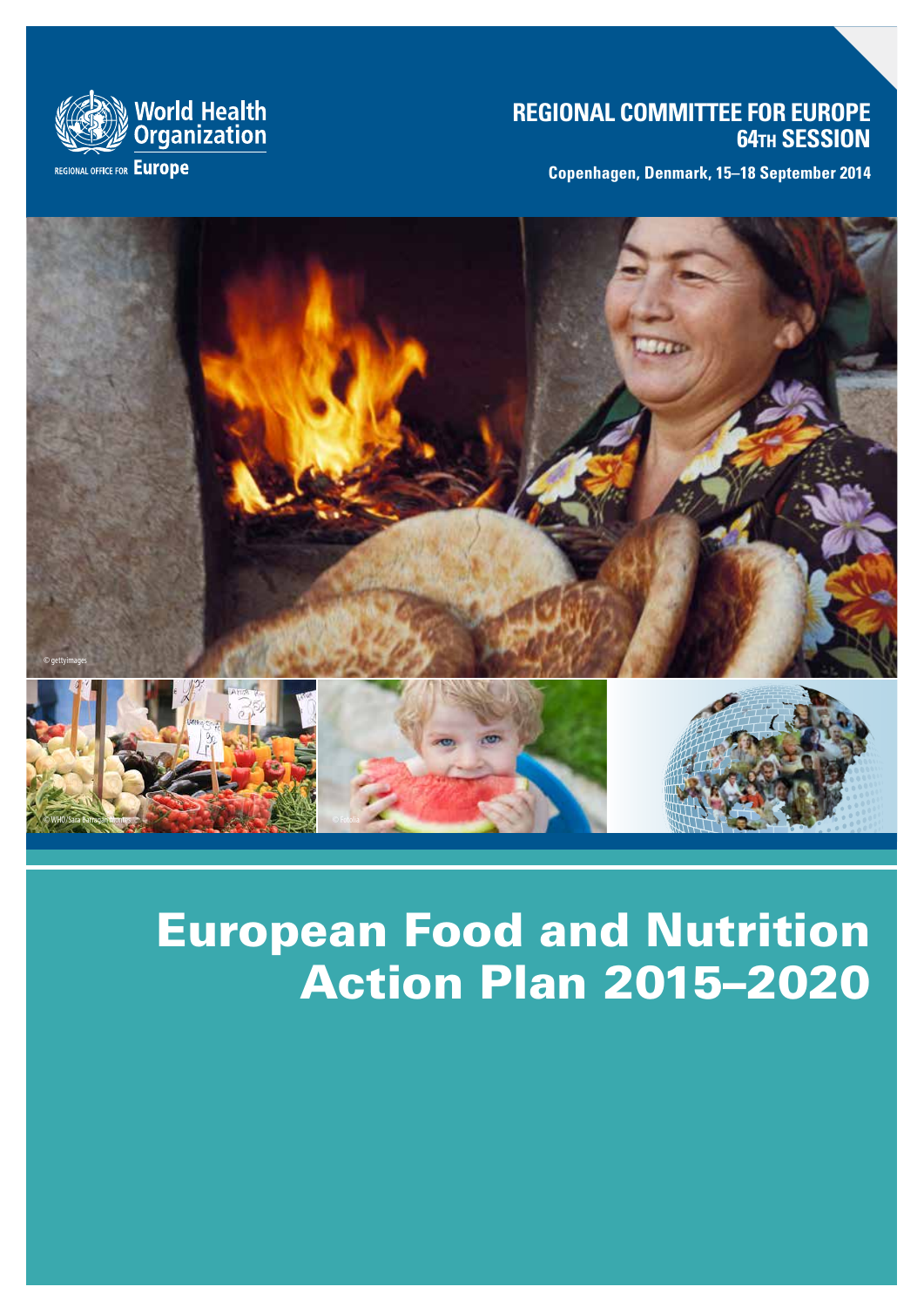

**REGIONAL OFFICE FOR Europe** 

**Regional Committee for Europe EUR/RC64/14** 64th session + EUR/RC64/Conf.Doc./8

**Copenhagen, Denmark, 15–18 September 2014** 24 June 2014

Provisional agenda item 5(d)

144026<br>ORIGINAL: ENGLISH

# **European Food and Nutrition Action Plan 2015–2020**

The intention of the Action Plan is to significantly reduce the burden of preventable diet-related noncommunicable diseases, obesity and all other forms of malnutrition still prevalent in the WHO European Region. It calls for action through a whole-ofgovernment, health-in-all-policies approach. Its priority actions will contribute to improving food system governance and the overall quality of the European population's diet and nutritional status.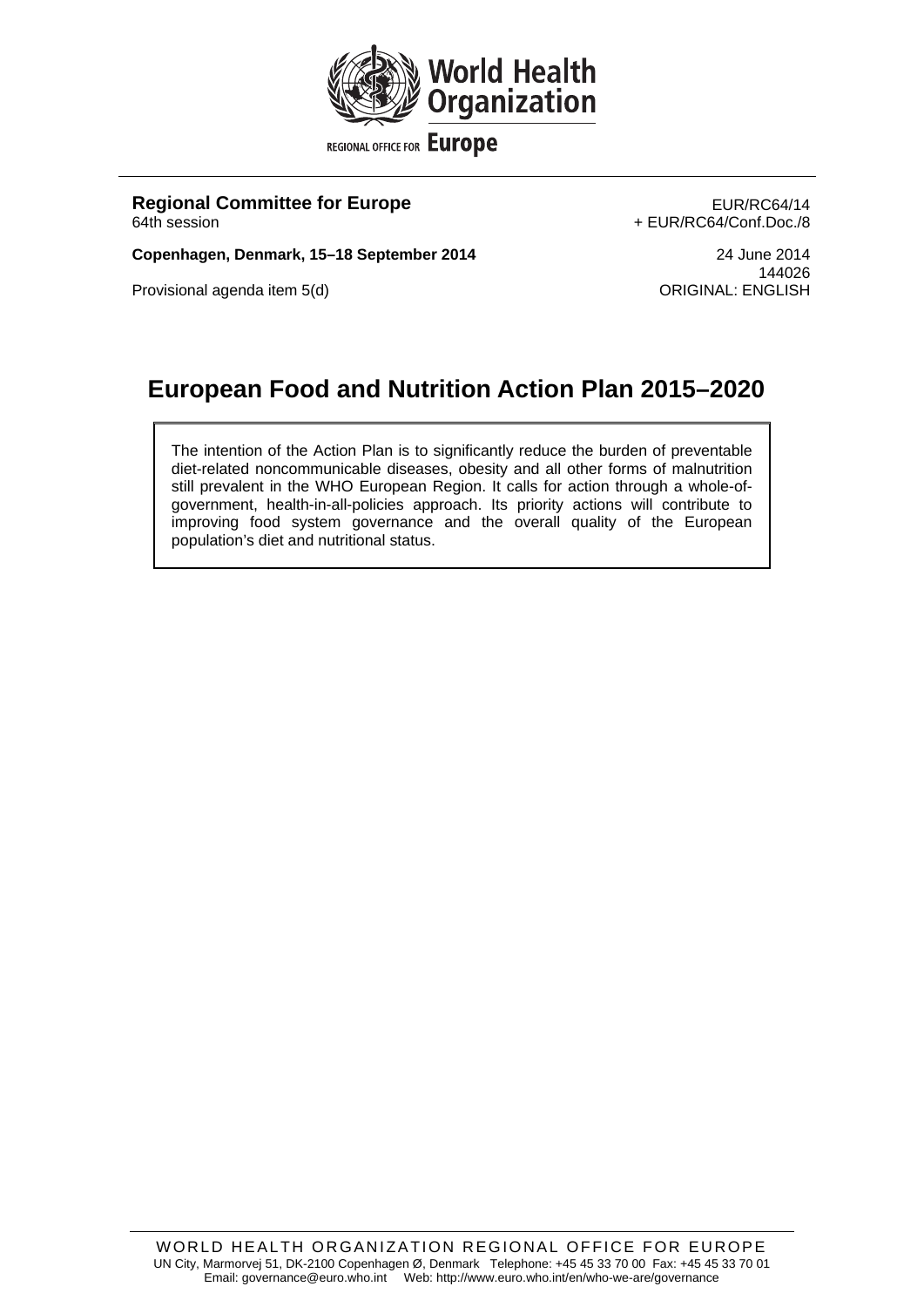# **Conceptual overview and main elements**

#### **Vision**

Health 2020 has inspired a vision of a European Region in which the negative impacts of preventable diet-related noncommunicable diseases and malnutrition in all its forms – including overweight and obesity – have been dramatically reduced, and all citizens have healthier diets throughout their lives.

#### **Mission**

To achieve universal access to affordable, balanced, healthy food, with equity and gender equality in nutrition for all citizens of the WHO European Region through intersectoral policies in the context of Health 2020.

#### **Guiding principles**

- Reduce inequalities in access to healthy food, as stated in Health 2020.
- Ensure human rights and the right to food.
- Empower people and communities through health-enhancing environments.
- Promote a life-course approach.
- Use evidence-based strategies.

#### **Strategic goal**

To avoid premature deaths and significantly reduce the burden of preventable diet-related noncommunicable diseases, obesity and all other forms of malnutrition still prevalent in the WHO European Region, which are strongly influenced by social determinants of health and have a profound negative impact on well-being and quality of life.

#### **Objectives**

The goal of this Action Plan will be achieved by taking integrated, comprehensive action in a range of policy areas through a whole-of-government, health-in-all-policies approach. The objectives listed below will contribute to improving food system governance and the overall quality of the population's diet and nutritional status and will ultimately promote health and well-being.

- Create healthy food and drink environments.
- Promote the gains of a healthy diet throughout life, especially for the most vulnerable groups.
- Reinforce health systems to promote healthy diets.
- Support surveillance, monitoring, evaluation and research.
- Strengthen governance, alliances and networks to ensure a health-in-all-policies approach.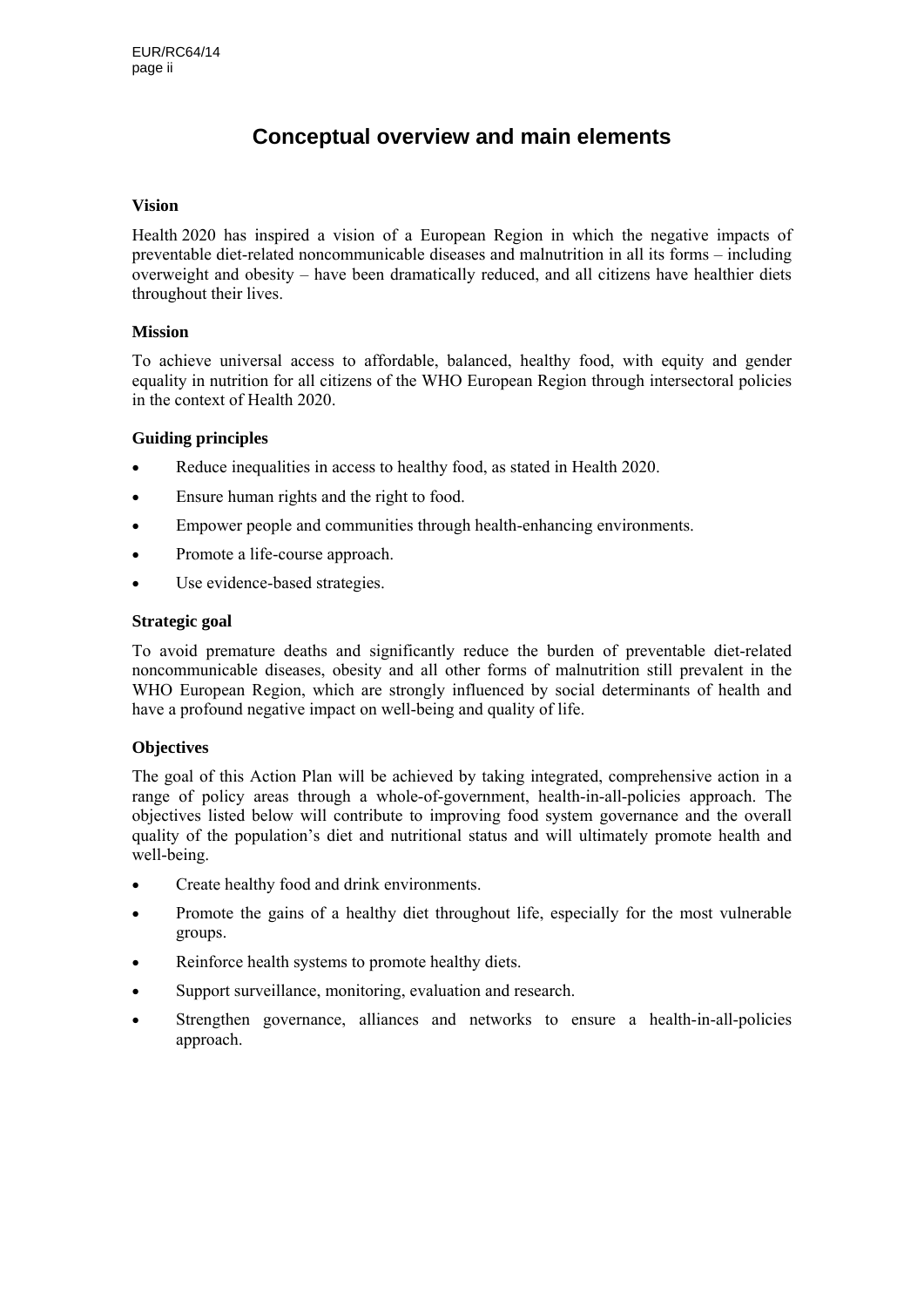#### **Contents**

|                                                                                 | page |
|---------------------------------------------------------------------------------|------|
|                                                                                 |      |
|                                                                                 |      |
|                                                                                 |      |
|                                                                                 |      |
|                                                                                 |      |
|                                                                                 |      |
|                                                                                 |      |
|                                                                                 |      |
|                                                                                 |      |
|                                                                                 |      |
|                                                                                 |      |
|                                                                                 |      |
|                                                                                 |      |
|                                                                                 |      |
|                                                                                 |      |
| Promote the gains of a healthy diet throughout the life-course, especially      |      |
|                                                                                 |      |
|                                                                                 |      |
| Strengthen governance, intersectoral alliances and networks for a               |      |
| Further guidance on actions and tools to address the objectives of the          |      |
|                                                                                 |      |
| Objective $2$ – Promote the gains of a healthy diet throughout the life-course, |      |
|                                                                                 |      |
|                                                                                 |      |
| Objective 5 - Strengthen governance, alliances and networks for a               |      |
|                                                                                 |      |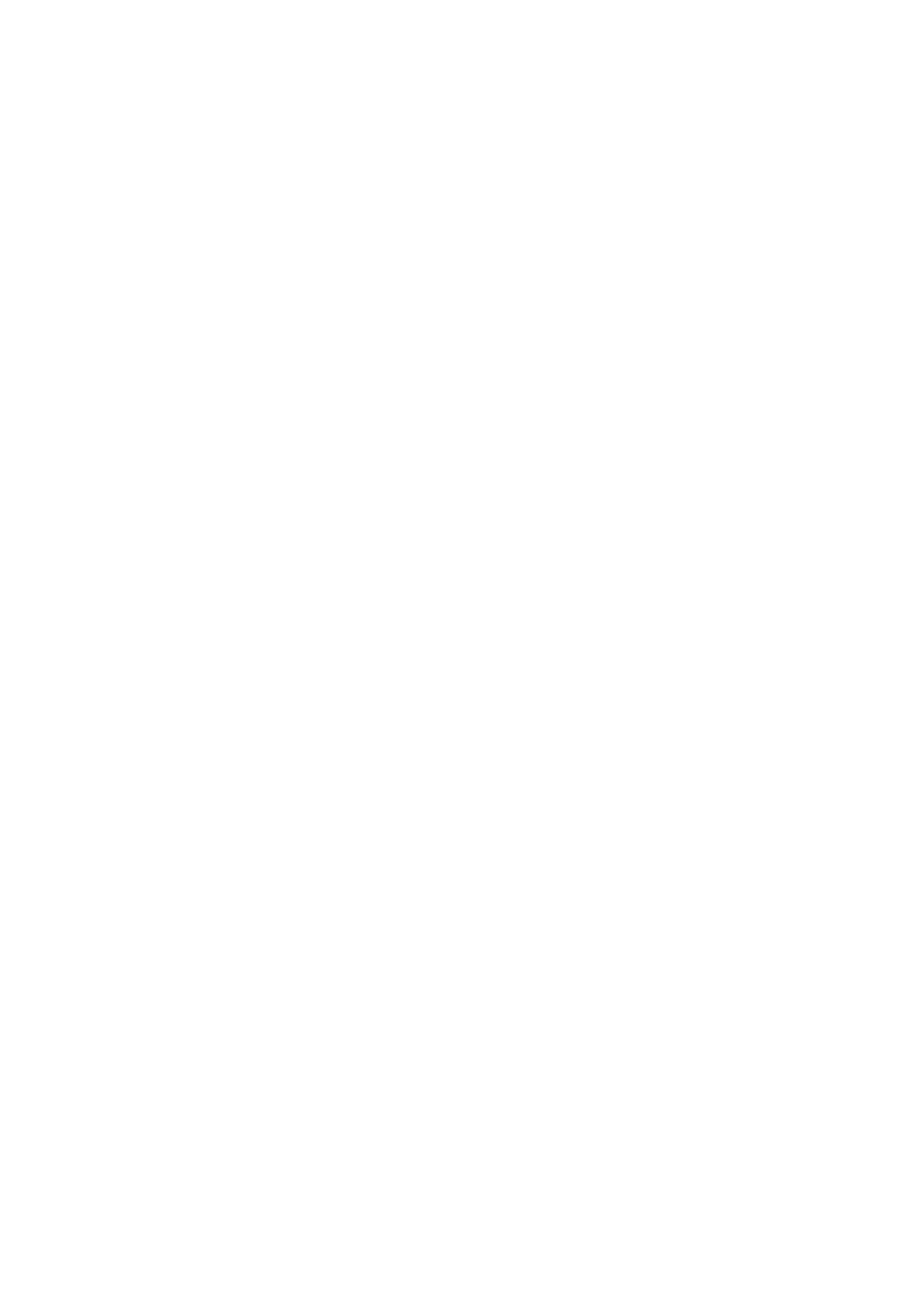## **Introduction**

1

1. Analysis of the Global Burden of Disease Study 2010 shows that dietary factors are the most important factors that undermine health and well-being in every Member State in the WHO European Region. It is recognized that malnutrition, including undernutrition, micronutrient deficiencies, overweight and obesity, as well as noncommunicable diseases (NCDs) resulting from unhealthy diets have high social and economic costs for individuals, families, communities and governments.

2. Of the six WHO regions, the European Region is the most severely affected by NCDs, which are the leading cause of disability and death; cardiovascular disease, diabetes, cancer and respiratory diseases (the four major NCDs) together account for 77% of the burden of disease and almost 86% of premature mortality. Excess body weight (body mass index  $> 25 \text{ kg/m}^2$ ),<sup>1</sup> excessive consumption of energy, saturated fats, *trans* fats, sugar and salt, as well as low consumption of vegetables, fruits and whole grains are leading risk factors and priority concerns. Furthermore, the Region faces a double burden of malnutrition, with some countries simultaneously observing challenging levels of both overweight and obesity and nutrient deficiencies.

3. Rising rates of overweight and obesity have been reported in many countries in the Region during the past few decades. The statistics are disturbing: in 46 countries (accounting for 87% of the Region), more than 50% of adults are overweight or obese, and in several of those countries the rate is close to 70% of the adult population. Figures from the WHO Global Health Observatory data repository show that, on average (crude estimate), 57.4% of adults aged  $\geq$  20 years (both sexes) are overweight or obese. Overweight and obesity are estimated to result in the deaths of about 320 000 men and women in 20 countries of western Europe every year. The situation in countries of the eastern part of the Region is particularly worrying given the speed at which the prevalence rates among children and adolescents are catching up with those in the western part of the Region and the fact that rates of overweight and obesity in some parts of eastern Europe have risen more than threefold since 1980.

4. Overweight and obesity are also highly prevalent among children and adolescents, particularly in southern European countries. The children of less educated parents are most affected and the problem continues to have the greatest impact among the most deprived groups of society. Round 2 of the WHO European Childhood Obesity Surveillance Initiative (2009– 2010) showed that, on average, one in every three children aged six to nine years in countries participating in the survey was overweight or obese.<sup>2</sup> The prevalence of overweight (including obesity) ranged from 24% to 57% among boys and from 21% to 50% among girls and that of obesity from 9% to 31% in boys and 6% to 21% in girls. The Health Behaviour in School-aged Children study in the WHO European Region in 2009–2010 showed that the prevalence of overweight and obesity was 11–33% for children aged 11 years, 12–27% for children aged 13 years and 10–23% for those aged 15 years. The study also showed a higher prevalence of overweight associated with lower socioeconomic status in some countries. Indicators of suboptimal body composition among children, including low muscle mass, are also a concern. Evidence indicates that higher rates of obesity among groups of low socioeconomic status may in part result from their greater exposure to environments in which there are barriers to access to healthy foods and fewer opportunities to engage in physical activity.

<sup>&</sup>lt;sup>1</sup> Obesity (body mass index > 30 kg/m<sup>2</sup>) is not only a risk factor for a range of diseases and conditions, but is included in the WHO *International Classification of Diseases*, 10th revision (ICD-10). 2

 $2^2$  For a list of the countries that participated in the survey, see http://www.euro.who.int/en/healthtopics/disease-prevention/nutrition/activities/monitoring-and-surveillance/who-european-childhoodobesity-surveillance-initiative-cosi.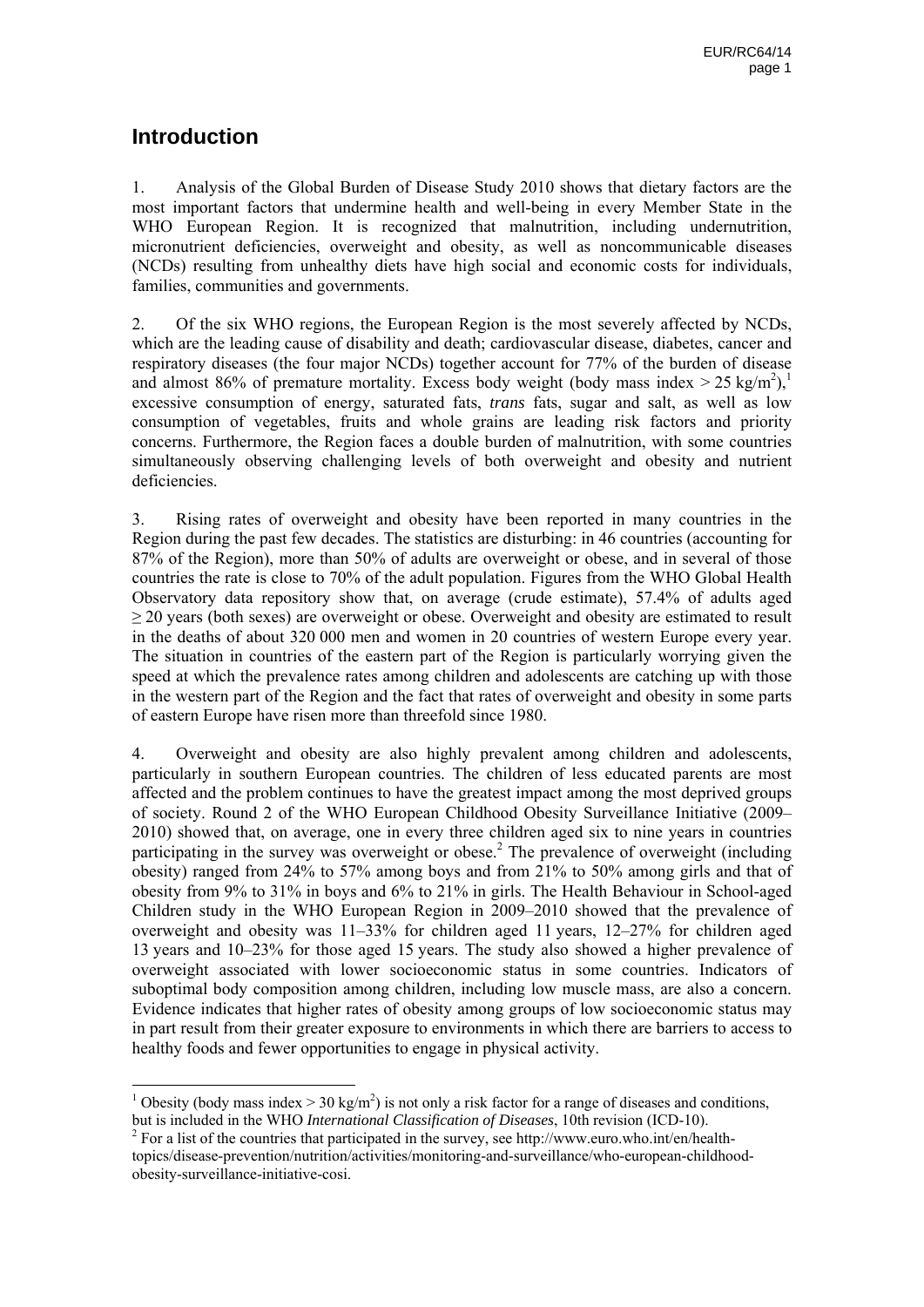1

5. Some countries in the Region face a nutritional and demographic transition, with rapid acceleration in the rates of overweight, obesity and diet-related NCDs accompanied by persistence of undernutrition, particularly in poor households. This can often result in the  $\alpha$  coexistence of overweight and obesity with food and nutrition insecurity<sup>3</sup> in communities and households. Studies among children aged 0–5 years in 2007–2011 showed that stunting is prevalent in the Region, at a rate ranging from 7% to 39%. Exclusive breastfeeding rates in the Region are stalling, and inappropriate complementary feeding practices are still common. Micronutrient deficiencies, notably of iron and iodine, are still frequent, particularly among vulnerable populations. Research also indicates that some population groups in the Region may be lacking other micronutrients, notably vitamin D.

6. The promotion and accessibility of a healthy and varied diet (that is both available and affordable) is thus a key lever to improve the health, well-being and quality of life of the population, promote healthy ageing and reduce health inequalities. This will require allocation of additional effort and resources and will be further supported by efforts to enhance food literacy, skills and knowledge. Supporting the most vulnerable groups so that all people living in the WHO European Region have the benefits of an affordable, healthy diet and an active life at a time of limited resources is an ethical imperative.

7. This European Food and Nutrition Action Plan 2015–2020 was prepared in light of existing global policy frameworks for the prevention and control of NCDs and for nutrition, notably the WHO global action plan for the prevention and control of NCDs 2013–2020 and the comprehensive implementation plan on maternal, infant and young child nutrition. It is based on ongoing and related work at regional level, notably in the areas of environmental health, physical activity, healthy ageing, child and adolescent health and continuing efforts to ensure food safety in the European Region. Similarly, this Action Plan supports and is consistent with the EU Action Plan on Childhood Obesity 2014–2020.

8. Furthermore, in 2013, ministers of countries of the European Region adopted the Vienna Declaration on Nutrition and Noncommunicable Diseases in the Context of Health 2020, which calls for decisive, concerted action. It acknowledges that strategies to improve dietary health require government-led action in a broad range of areas and should be informed by increasing evidence of the efficacy of a comprehensive response incorporating a core set of policies. It also recognizes that successful adoption and implementation of these policies requires continuing emphasis on health-in-all-policies and whole-of-government approaches for the creation of healthy and sustainable food systems, in line with the European Health 2020 strategy. Therefore, much of what is required lies outside the health sector.

9. This Action Plan provides guidance to Member States to support and encourage wider implementation of a "menu" of effective policies at the national level, including coherent, coordinated, multisectoral approaches. As social and economic factors strongly contribute to unhealthy diets and poor nutrition, population-wide strategies, policies and targeted interventions are required by governments, with a strong role for health ministries. This will help ensure that the environments in which we live support and encourage healthy patterns of consumption and healthy diets.

10. During implementation of this Action Plan, WHO will continue to support, stimulate and provide strategic advice to Member States on nutrition and health in the context of Health 2020, thereby contributing towards the overall goal of achieving a sustainable, healthy life for all.

<sup>&</sup>lt;sup>3</sup> Food security exists when all people at all times have physical, social and economic access to sufficient, safe and nutritious food to meet their dietary needs and food preferences for an active, healthy life. As nutrition is central, "food and nutrition security" better reflects the importance of finding a balance between quantity (energy) and quality (dietary diversity).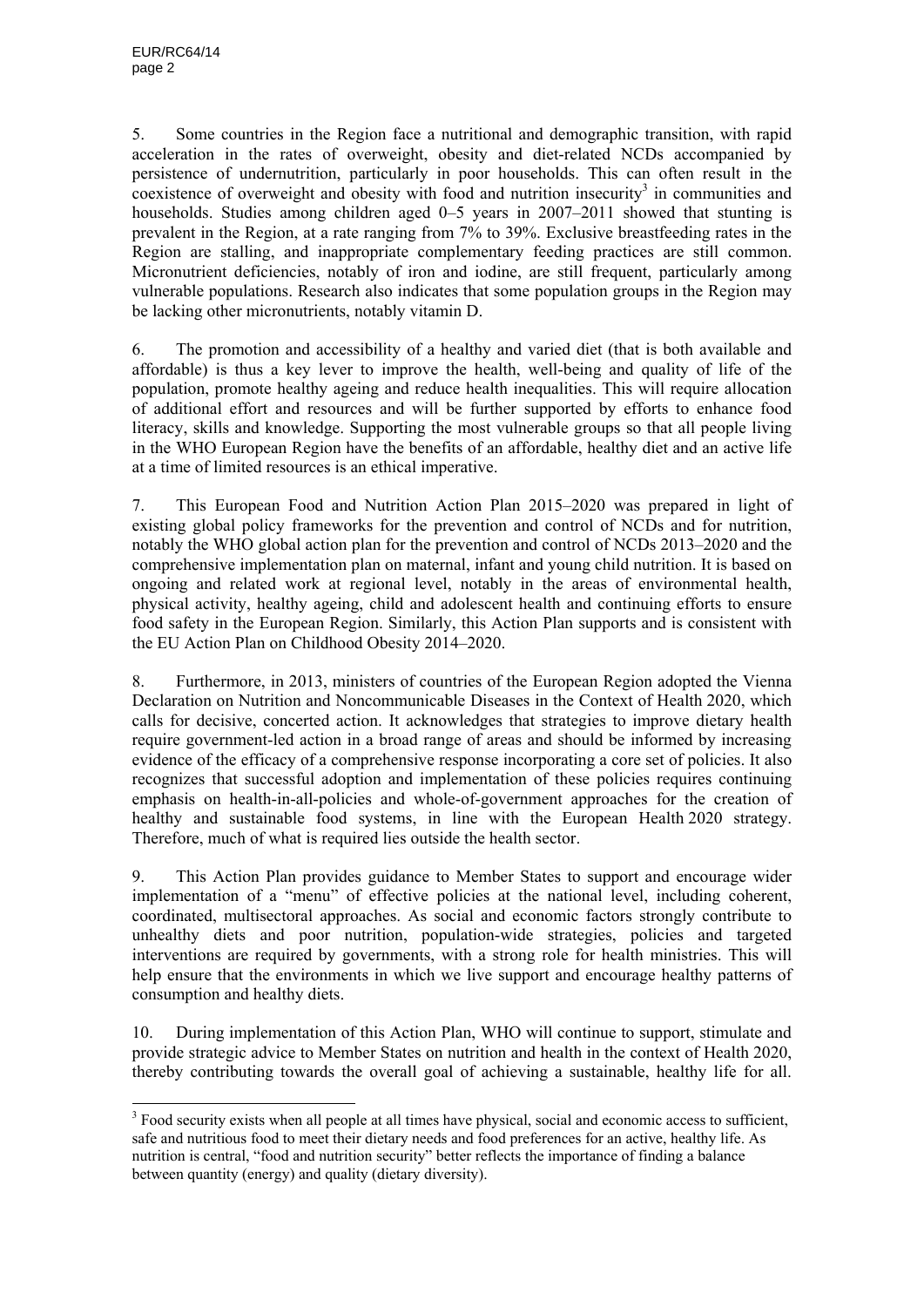Policy options that governments might consider include influencing the production, marketing, availability and affordability of foods (which together can influence access), with a simultaneous focus on public awareness, food and nutrition skills, capacity and knowledge and the role of health professionals in providing nutrition counselling, particularly in the primary health care context. The policies and tools to support implementation described in this Action Plan are relevant to all countries in the Region, but retain flexibility in design and are adaptable to national contexts, existing legislation and the important cultural dimensions of nutrition. This Action Plan contains recommendations for innovative evidence-based policies and tools that are priorities for tackling malnutrition in all its forms, including the development of common approaches to respond to common regional challenges.

11. Member States will work together through these effective approaches to promote healthy diets and dietary patterns by addressing priorities such as excessive intake of energy, saturated fats and *trans* fats, sugar and salt, and inadequate consumption of vegetables, fruits and whole grains. Simultaneously, Member States will work to reduce energy, protein and micronutrient deficiencies and unacceptable levels of food and nutrition insecurity for certain vulnerable populations, such as older people, pregnant women and populations of low socioeconomic status. Energy-dense, micronutrient-poor foods and non-alcoholic beverages – consumption of which should be limited as part of a healthy diet – are defined for the purpose of this document as "food products high in energy, saturated fats, *trans* fats, sugar or salt".

12. Experience with national nutrition policies in the WHO European Region has shown the intrinsic value of having shared or common tools and a focus on knowledge translation and transfer. In addition, comprehensive monitoring mechanisms are important to identify trends and to measure the impact of policies over time, so that accountability for health and equity is ensured. Within this Action Plan, Member States will also work together with the support of the WHO Regional Office to develop common tools, share experiences, improve the availability of data and enhance capacity for monitoring and surveillance, including assessment of implementation and the impact of policies.

13. In order to accelerate progress to resolve malnutrition in all its forms, food and nutrition strategies must also address governance. Following the guidance on governance provided by Health 2020, government leaders and policy-makers should establish governance mechanisms that safeguard the integrity of effective policy-making, but also mobilize political commitment to reduce malnutrition through intersectoral cooperation among government departments, national and local institutions, experts, civil society and, where appropriate, the private sector. Multifaceted cross-government approaches can secure political involvement, define the roles and responsibilities of different parts of government and facilitate agreement on shared goals, objectives and agendas. Engagement with the private sector is needed, given its role in food production, distribution and retail; however, such engagement should be related to the core activities of the stakeholders and be set within the context of standards and incentives established by the government in order to meet nutrition and health goals; care must be taken to avoid conflicts of interest in policy-making.

14. In the context of this Action Plan, it is recognized that a healthy diet can contribute to achieving the voluntary global targets on NCDs adopted by the Sixty-sixth World Health Assembly, including achieving a 25% relative reduction in premature mortality from NCDs by 2025. Healthy diets will also contribute to existing voluntary global targets on maternal, infant and child nutrition.

15. Other voluntary global targets to be achieved by 2025 that emerged from these global processes are included below as appropriate in this European Action Plan:

• Halt the increases in obesity and diabetes.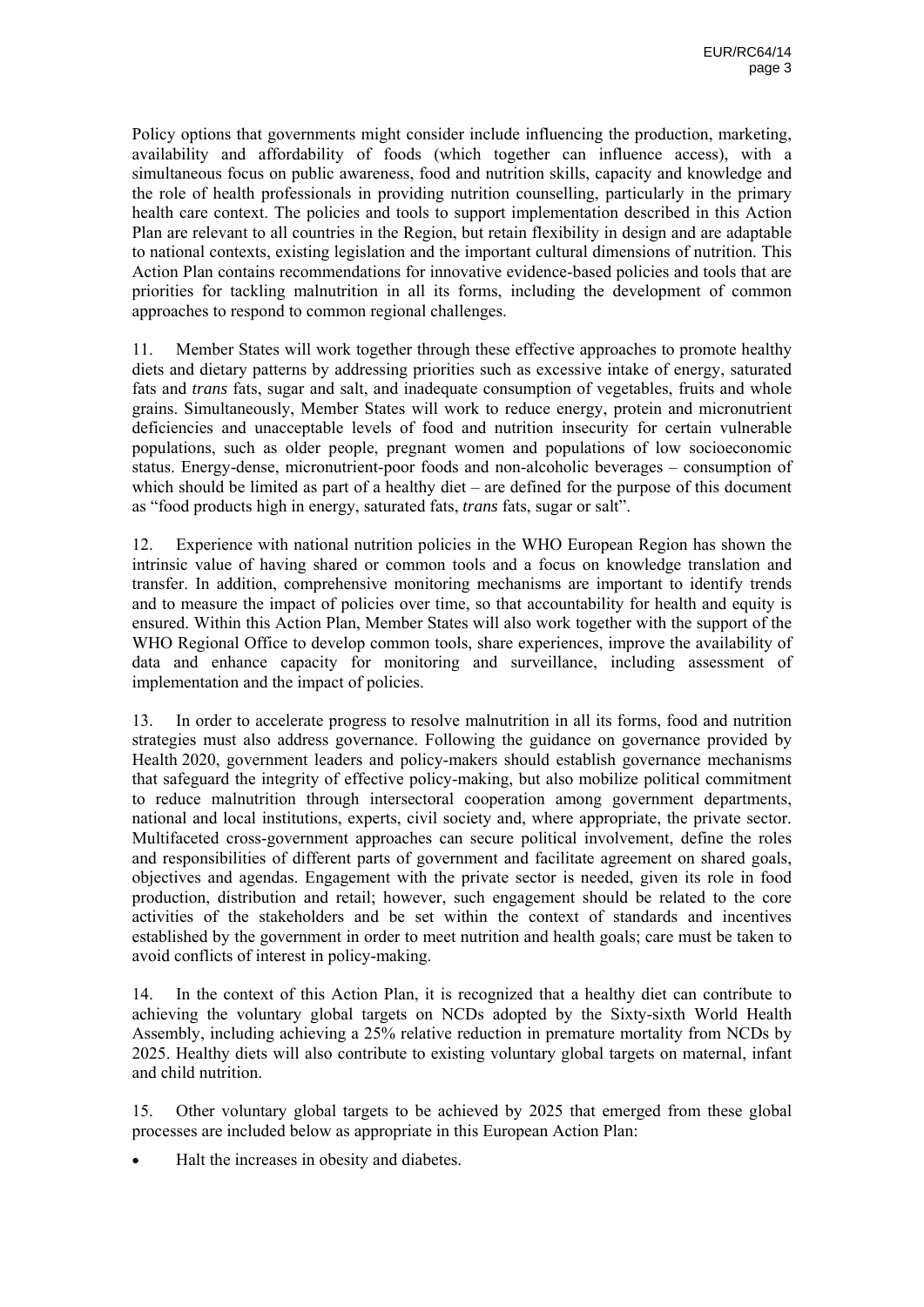- Halt the increase in the prevalence of overweight among children under five years old.
- Reduce the mean population intake of salt and sodium by 30%.
- Increase the rate of exclusive breastfeeding in the first six months of life to at least 50%.
- Reduce the proportion of stunted children under five years by 40%.
- Reduce the prevalence of anaemia among non-pregnant women of reproductive age by 50%.

## **Vision**

16. Health 2020 has inspired a vision of a European Region in which the negative impacts of preventable diet-related NCDs and malnutrition in all its forms – including overweight and obesity – have been dramatically reduced, and all citizens have healthier diets throughout their lives.

# **Mission**

17. To achieve universal access to an affordable, balanced, healthy diet, with equity and gender equality in nutrition for all citizens of the WHO European Region through intersectoral policies in the context of Health 2020.

# **Strategic goals**

18. To avoid premature deaths and significantly reduce the burden of preventable diet-related NCDs, overweight, obesity and all other forms of malnutrition still prevalent in the WHO European Region, which are strongly influenced by social determinants of health and have a profound negative impact on well-being and quality of life.

19. This goal will be achieved by taking integrated, comprehensive action in a range of policy areas through a whole-of-government, health-in-all-policies approach. The Action Plan is intended to support the coordinated, comprehensive implementation of national strategies, action plans and policies for improving food system governance, minimizing nutritional risk factors and reducing the prevalence of diet-related diseases, with an emphasis on integration throughout life. Furthermore, it will provide overall direction for the development, expansion and consolidation of sound, feasible action.

## **Scope**

20. The Action Plan focuses on food and nutrition as the leading factors in health and wellbeing in the European Region, with particular attention to the associated burden of NCDs. It covers all forms of malnutrition, including overweight and obesity, throughout the life-course. Specifically, it aims to address:

- inequitable access to proper nutrition throughout the life-course and the inequitable distribution of overweight, obesity, diet-related NCDs and malnutrition;
- continuing lack of easy-to-understand nutritional information about food products, which can make the healthy choice the easy choice and inadequate knowledge, skills and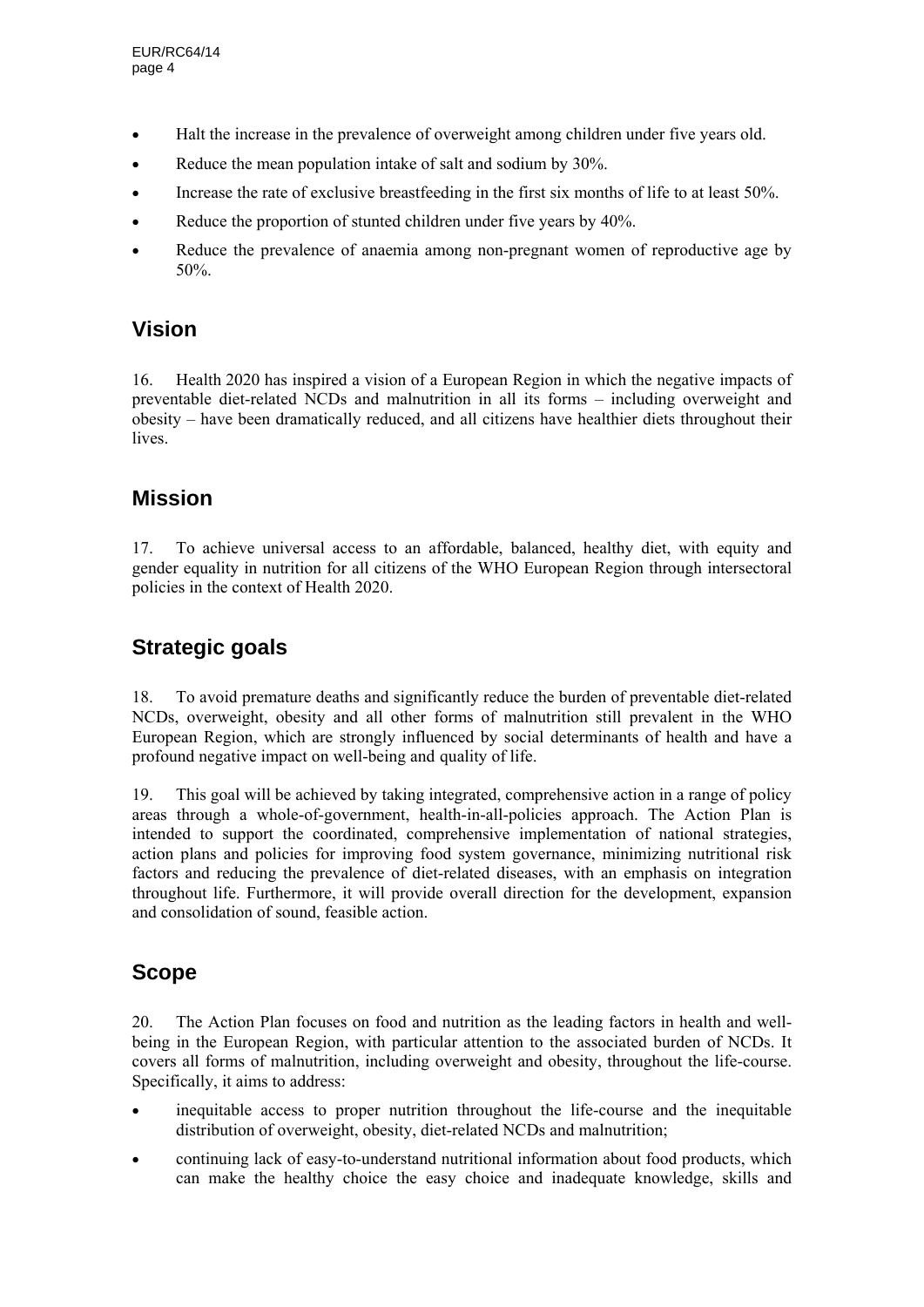competence about nutrition and healthy diets, which limit the population's ability to act upon this information;

- unhealthy food environments in key settings such as schools, public institutions, catering establishments and retail environments;
- pervasive marketing to children of foods and drinks high in energy, saturated fats, *trans*  fats, sugar or salt and inappropriate marketing of follow-on foods and complementary feeding for infants and young children;
- a continuous requirement to ensure that health and social care systems have the tools and resources to prioritize health promotion and disease prevention, with a view to addressing nutrition challenges and diet-related diseases; and
- continuing lack of alignment between health goals and global, regional and local trade and food supply chain policies, which influence the nutritional quality of foods that are available and affordable and, therefore, food and nutrition security for the population.

# **Guiding principles**

#### *Reduce inequalities in access to healthy food, as stated in Health 2020*

21. A reduction in social inequalities will contribute significantly to health and well-being, including nutritional status and diet-related outcomes. The causes of inequality are complex and deeply rooted, reinforcing disadvantages and vulnerability throughout the life-course and across generations. Health 2020 and the Vienna Declaration both reflect an increasing will to tackle poor nutrition and unhealthy diets in countries and throughout the Region, particularly among the most vulnerable groups. Tackling avoidable inequalities in diet and achieving universal access across social gradients (age, gender, ethnicity, disability or socioeconomic position) will be necessary to achieve the best results and will support human capital and the economy in all Member States at a time of limited resources. Policies that have the effect of improving the availability, affordability and acceptability of healthy diets for the most vulnerable groups (thereby influencing the accessibility of healthy diets) can contribute to reducing their risks for disease and, in tandem with policies in other areas, may help to close the gap. When devising policies and taking action to implement them, consideration should be given to the impact on inequalities.

#### *Ensure human rights and the right to food*

22. Proper nutrition and health are internationally recognized as fundamental human rights. Respect for and the promotion and protection of human rights are integral to effective prevention and control of malnutrition and diet-related NCDs and strategies must be formulated and implemented accordingly. Achieving the right to food, which is now guaranteed by the constitutions of many countries, requires sustainable, equitable, accessible, resilient food systems that ensure comprehensive food and nutrition security and the supply and consumption of foods that provide nutrition for health and the prevention of NCDs. The focus should be on addressing the determinants of food and nutrition security (sustainable and adequate supplies; hygienic, consistent quality; widespread availability, affordability and accessibility) and also determinants of consumer choice and consumption patterns.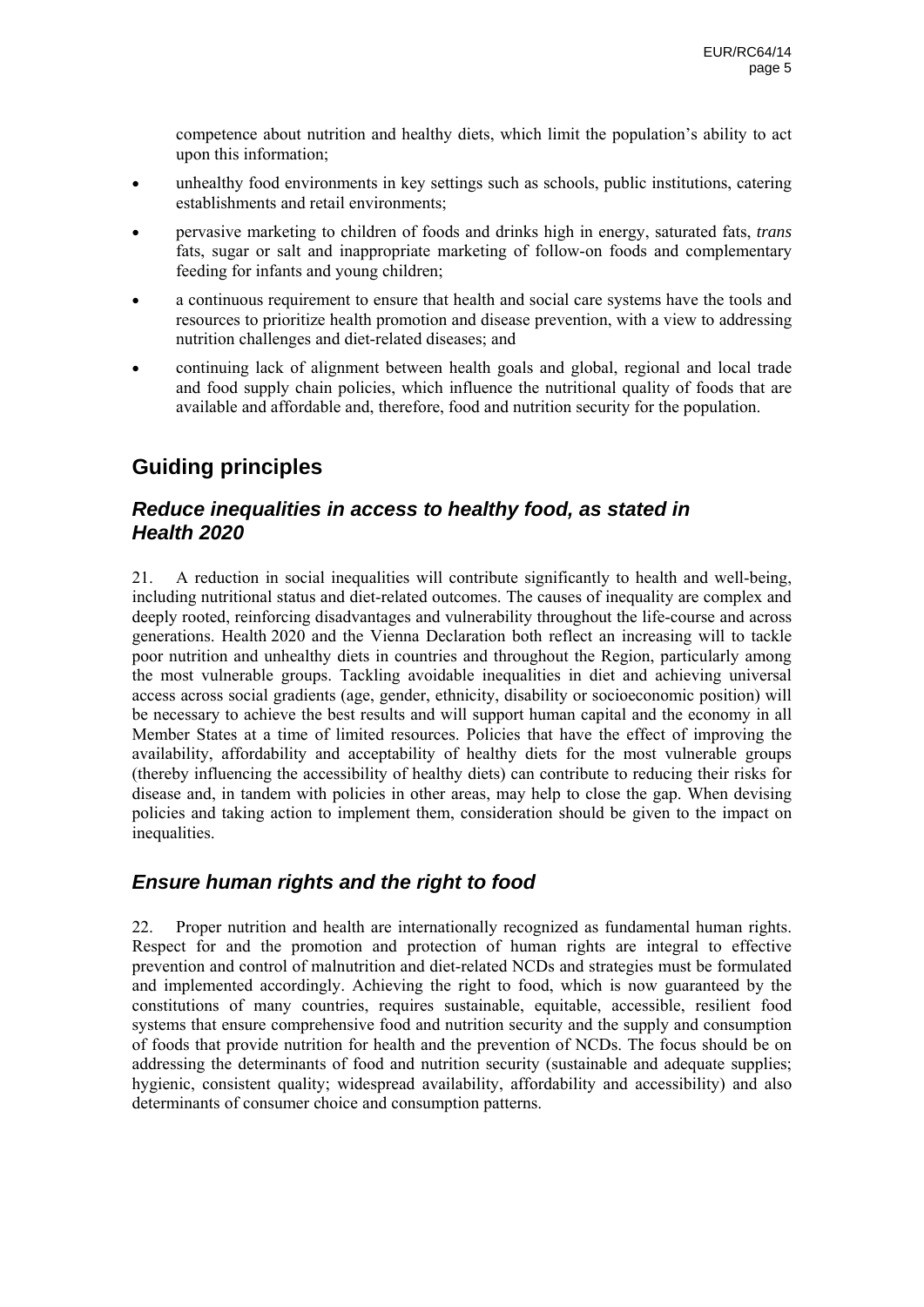## *Empower people and communities through a health-enhancing environment*

23. People and communities should be empowered and involved in the prevention and treatment of malnutrition and diet-related NCDs, including through policies to create healthy food environments and ensure the protection of consumer rights. Particular consideration should be given to participatory approaches, to engage the public and leverage their support for action on these issues.

#### *Promote a life-course approach*

24. This approach is key to the prevention and control of diet-related NCDs and malnutrition in all its forms. The approach starts by addressing maternal nutritional status and health before and during pregnancy and continues with proper infant feeding practices, including promotion of breastfeeding. Action to encourage healthy diets for children, adolescents and young people is reinforced and sustained by promotion of a healthy diet during the working life, nutrition for healthy ageing and nutritional care for elderly people with diet-related NCDs and micronutrient deficiencies. It also includes nutritional care for patients with disease-related nutritional problems.

## *Use evidence-based strategies*

25. Strategies for the prevention and control of diet-related NCDs, overweight, obesity and all other forms of malnutrition, including micronutrient deficiencies, must be based on the best available scientific evidence and public health principles and should be free from conflicts of interest. The main emphasis should be on implementing evidence-based actions, taking further steps from the development and sharing of good practices to institutionalized, scaled-up implementation of effective measures. Special attention should be given to knowledge translation and exchange.

## **Time frame**

26. The Action Plan will be implemented during the period 2015–2020, with support from the Regional Office through biennial, Region-wide workplans and country cooperation strategies. Furthermore, the Regional Office will support Member States by preparing specific tools and technical guidance on policy development, with input from Member States, including meetings of the WHO knowledge and action networks and online consultations. The Regional Office will submit an interim progress report in 2018.

27. A monitoring framework comprising relevant indicators from WHO global monitoring frameworks and specific European Food and Nutrition Action Plan 2015–2020 indicators will be developed by September 2015. This framework will be used by the Regional Office for Europe, in cooperation with Member States, to assess progress in implementing the recommendations contained in this Action Plan. It will contribute to continuing expansion of the WHO European Database on Nutrition, Obesity and Physical Activity.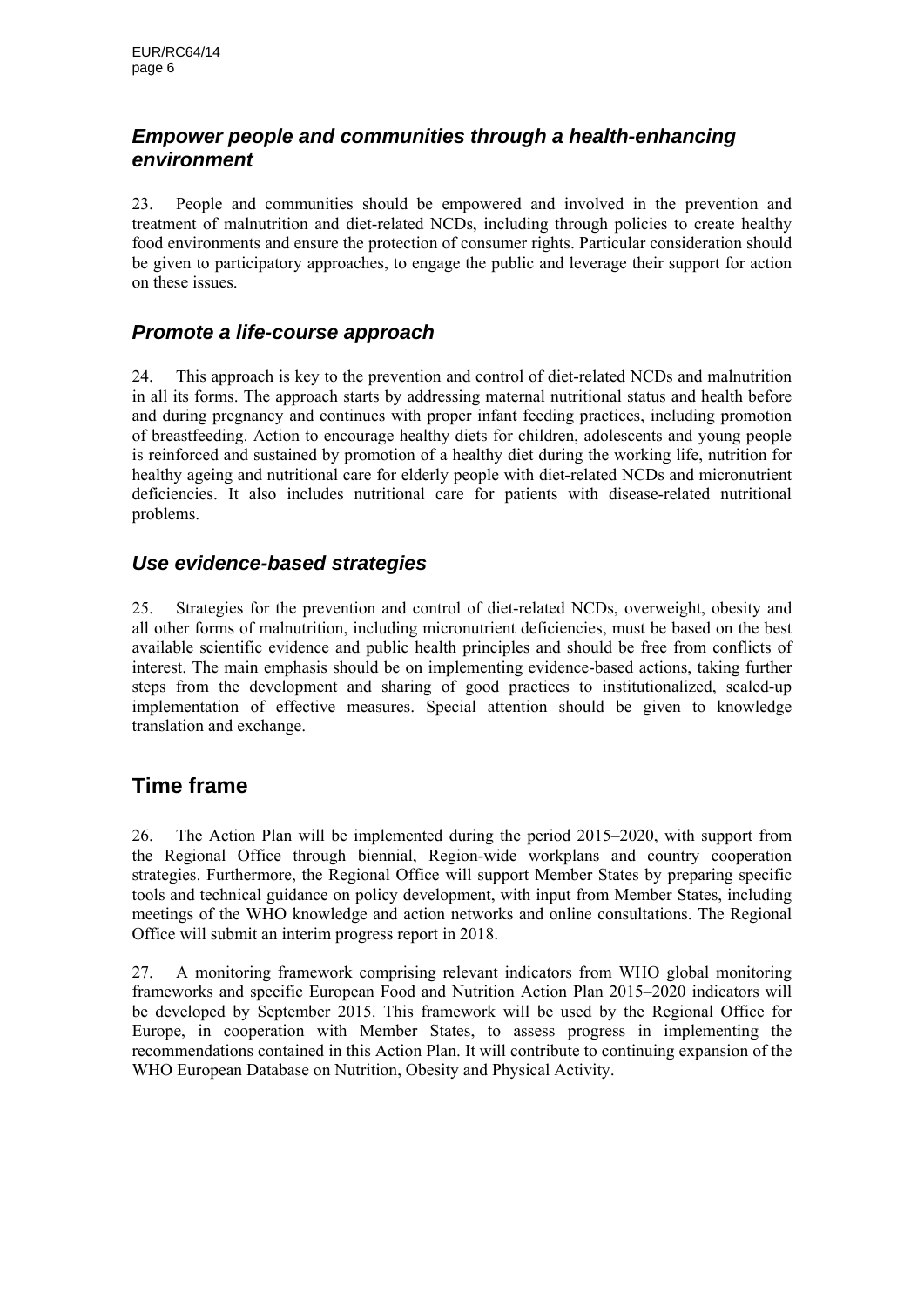## **Objectives, priorities and tools**

28. Member States should develop or expand, according to the national context, strategies and action plans that address the Action Plan objectives, which are closely aligned with the Vienna Declaration on Nutrition and Noncommunicable Diseases in the Context of Health 2020. Due consideration should be given to incorporating or adapting as necessary the priority policy actions and tools proposed.

#### *Create healthy food and drink environments*

29. Adopt strong measures that reduce the overall impact<sup>4</sup> on children of all forms of marketing of foods high in energy, saturated fats, *trans* fats, sugar or salt. Ensure adequate provision for independent monitoring and evaluation to assess whether they achieve this objective.

30. Use common tools in the context of policies to reduce marketing to children of foods high in energy, saturated fats, *trans* fats, sugar or salt, such as nutrient profiling.

31. Consider economic tools, including supply chain incentives, targeted subsidies and taxes, to promote healthy eating, with due consideration to the overall impact on vulnerable groups.

32. Promote, through government leadership, product reformulation, improvements to the nutritional quality of the food supply, use of easy-to-understand or interpretative, consumerfriendly labelling on the front of packages and healthy retail environments.

33. Engage in cross-government collaboration to facilitate healthier food choices in settings such as schools, kindergartens, nurseries, hospitals, public institutions and workplaces, including by setting standards. Examples might include school nutrition policies, such as school fruit schemes, and nutrient- and food-based standards for foods available in public institutions, which can contribute to reducing inequalities.

#### *Promote the gains of a healthy diet throughout the life-course, especially for the most vulnerable groups*

34. Invest in nutrition at the earliest possible stage, before and during pregnancy, including protecting, promoting, supporting and addressing barriers to adequate breastfeeding, while providing for appropriate complementary feeding.

35. Improve the ability of citizens to make healthy choices, taking into account the needs of different age groups, genders and socioeconomic groups, through multicomponent initiatives to improve food and health literacy and enhance food and nutrition skills. Pre-school and school settings represent excellent entry points, but attention should also be given to opportunities to reach the active and working-age population.

36. Encourage the use of social media and new techniques to promote healthy food choices and healthier lifestyles.

<sup>&</sup>lt;sup>4</sup> Given the effectiveness of marketing for exposure (reach, frequency) and power (content, design, execution of marketing message), the overall policy objective should be to reduce both the exposure of children to, and power of, marketing of foods high in saturated fats, *trans* fats, free sugars or salt.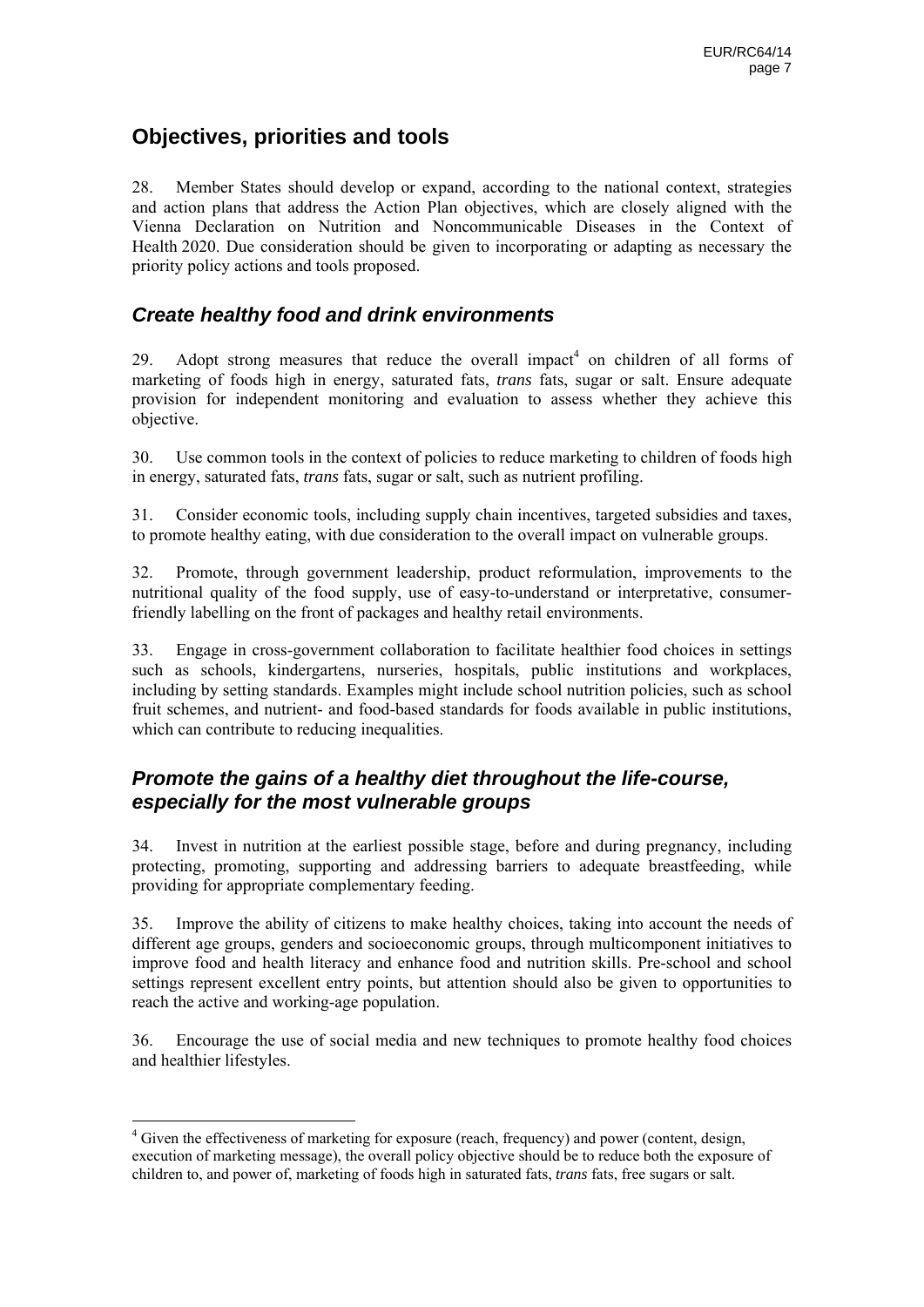37. Adopt tools and strategies to address the special nutrition needs of vulnerable groups, including older people, for both those living in the community and those in care.

#### *Reinforce health systems to promote healthy diets*

38. Ensure that all health care settings remain committed to health promotion and that nutrition and healthy eating are priorities in people-centred health and social care systems, including brief interventions and nutrition counselling in primary health care settings.

39. Ensure universal health coverage for preventable and treatable diet-related problems, with a continuum of high quality nutrition services and appropriately qualified and resourced health professionals, ranging from health promotion and prevention to hospital services and care.

40. Establish nutritional assessment and intervention procedures in the most relevant settings for different age groups, especially children and the elderly, including primary health care and home care services.

#### *Support surveillance, monitoring, evaluation and research*

41. Consolidate, adjust and extend existing national and international monitoring and surveillance systems, such as the Childhood Obesity Surveillance Initiative and the Health Behaviour in School-aged Children study.

42. Establish and maintain nutrition and anthropometric surveillance systems for nutritional risk factors, which allow disaggregation by socioeconomic status and gender, and establish and expand food composition databases as a priority.

43. Make effective, proper, good use of available data, including through knowledge translation and transfer, to inform policy-making. Monitor and evaluate diet-related activities, interventions and policies in different contexts in order to determine their effectiveness and to disseminate good practice.

## *Strengthen governance, intersectoral alliances and networks for a health-in-all-policies approach*

44. Strengthen coordinated action at different administrative levels and across government departments to ensure coherence among all policies that influence food systems and the food supply, with a view to promoting, protecting or reinstating healthy and sustainable diets (high in vegetables, fruit and whole grains, with limited intake of saturated fat, *trans* fats, sugar and salt). Some diets in parts of Europe are consistent with the characteristics of a healthy diet, notably the Mediterranean diet<sup>5</sup> and the new Nordic diet.

45. Support mechanisms that enhance multistakeholder action and empower communities at local and regional levels, such as Healthy Cities, the Schools for Health in Europe network and other initiatives, taking care to avoid conflicts of interest. Opportunities to leverage the power of local action should be used, including planning and short supply chain approaches such as farmto-school programmes.

<sup>&</sup>lt;sup>5</sup> UNESCO has reported that the Mediterranean diet is based on high consumption of fresh vegetables, fruits and nuts, legumes, cereals and olive oil, with moderate consumption of dairy foods, moderate-tohigh consumption of fish and low consumption of meat.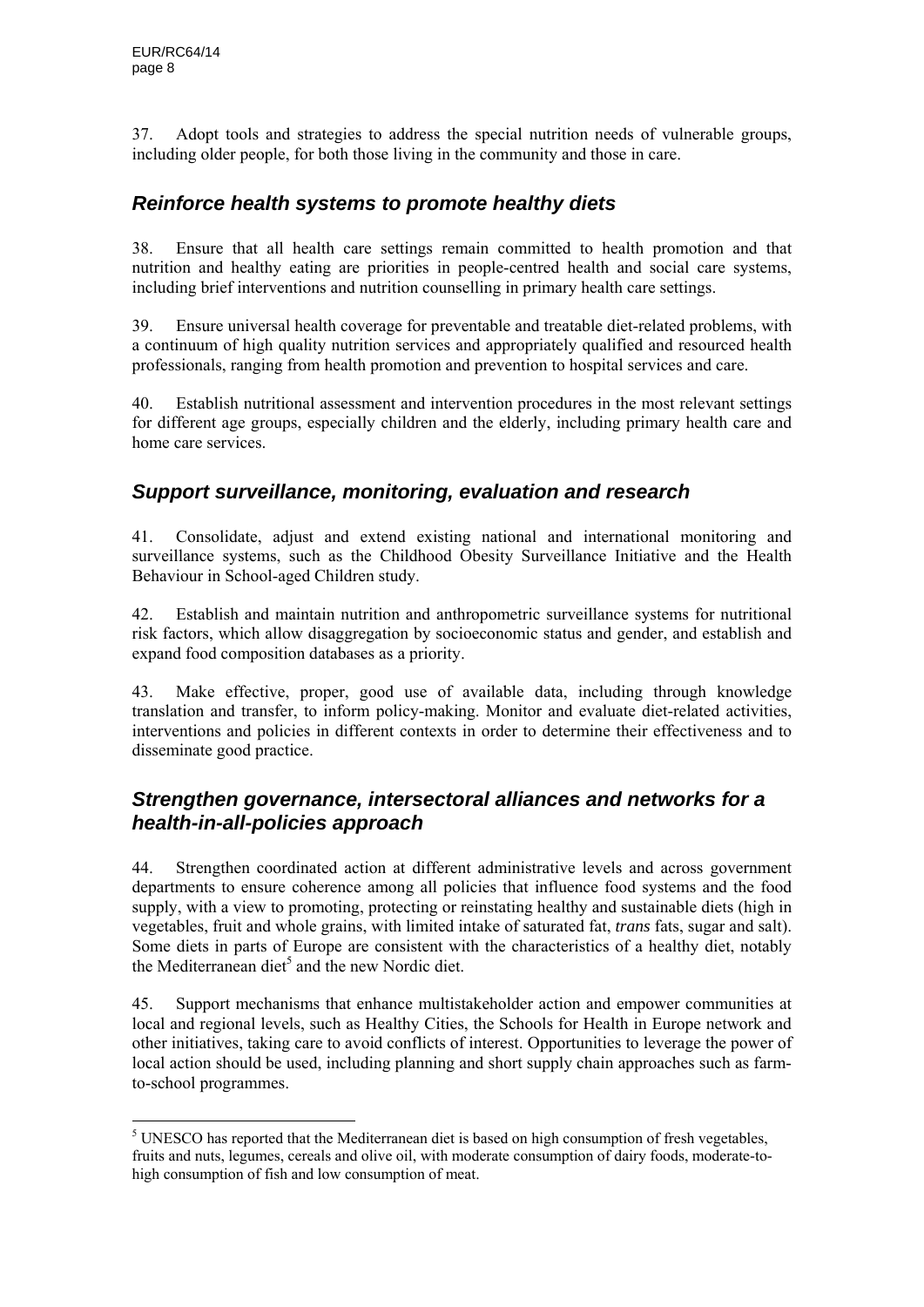46. Participate in and support networks of countries, such as the European Salt Action Network and the European Network on reducing marketing pressure on children.

## **Further guidance on actions and tools to address the objectives of the European Food and Nutrition Action Plan 2015–2020**

#### *Objective 1 – Create healthy food and drink environments*

47. Establish strong measures to reduce the overall impact on children of all forms of marketing of foods high in energy, saturated fat, *trans* fats, sugar or salt. These measures will have the effect of reducing the power of the communication techniques used and children's overall exposure to marketing of these foods. Marketing of these products influences children's food preferences and habits and is associated with unhealthy diets and increased risks for overweight and obesity; emerging evidence indicates that the effects of marketing persist into adulthood. Children's greater vulnerability to the persuasive power of marketing messages, notably from television, the Internet and social media advertising, places them at higher risk. The leading categories of food being advertised are high in energy, saturated fats, *trans* fats, sugar or salt, such as breakfast cereals, sugar-sweetened beverages and confectionary. At present, television remains the dominant medium for promotional marketing of foods and beverages, but it is only one of many media, including the Internet and social networks, through which advertisers are now able to promote products, build brand awareness and generate consumer loyalty in a more integrated approach. The WHO framework for implementing the set of recommendations on the marketing of foods and non-alcoholic beverages to children provides guidance to Member States on policy design and implementation. The Regional Office will continue to support Member States in this area. Experience suggests that self-regulatory, voluntary approaches have loopholes and government leadership is required to establish the criteria for policy and for independent monitoring to achieve optimal implementation and ensure progress in strengthening and expanding controls over time. Independent complaints procedures and sanction mechanisms are also required to protect the rights of children and consumers in this regard.

48. Schools and other settings in which children gather should be free from all marketing of foods high in energy, saturated fats, *trans* fats, sugar or salt.6

49. Member States, with support from WHO, may consider developing monitoring frameworks to assess the extent of marketing in their country. These frameworks should also capture the impact of policies or regulations in terms of reducing the overall impact on children (power and exposure) of all forms of marketing of foods high in energy, saturated fats, *trans*  fats, sugar or salt. Such a framework might also clarify the potential impact of cross-border marketing.

50. Develop and adopt approaches to nutrient profiling for the purposes of restricting the marketing to children of foods high in energy, saturated fats, *trans* fats, sugar or salt. Nutrient profiling has emerged as a valuable tool for policy development and implementation to promote healthier food supplies. A nutrient profiling tool for the Region, which may be adopted or adapted according to the national context on a voluntary basis, would make clear which food products may and may not be marketed to children. Lessons from the use of nutrient profiling in

1

<sup>&</sup>lt;sup>6</sup> Such settings include nurseries, schools, school grounds and pre-school centres, playgrounds, family and child clinics, paediatric services and all sporting and cultural activities held on these premises.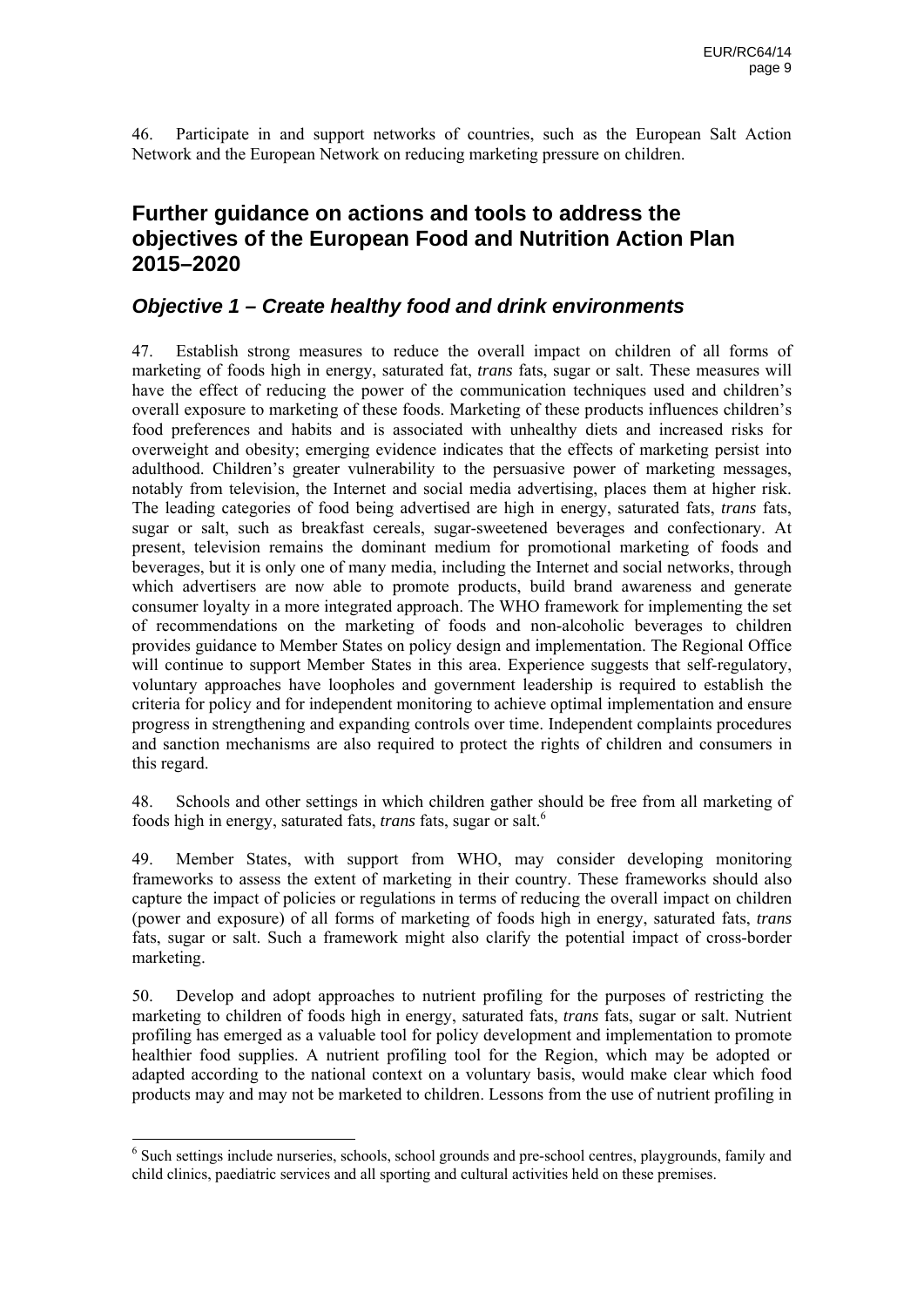the context of marketing to children may facilitate adaptation or development of similar tools for other policy areas, such as school food procurement.

51. Consider the range of economic tools, including supply chain incentives, targeted subsidies and taxes, that could decrease or increase price, notably at point of purchase, and that could improve the affordability of a healthy diet and discourage the consumption of food products high in energy, saturated fats, *trans* fats, sugar or salt. Due attention should be paid to the overall impact on vulnerable groups.

52. Possible actions include creating or adjusting incentives along the food supply chain, such as through investments in production, supply chain logistics and procurement policies, in order to realign broader food system policies with public health goals and improve the availability and affordability of healthy diets.

53. Simultaneously, Member States might choose to introduce targeted subsidies to influence the affordability of, and thus improve access to, vegetables, fruits and whole grains, particularly for vulnerable groups. One option might be to include subsidized fruit and vegetables in food and nutrition assistance programmes. Research into the affordability of "healthy food baskets" in the European Region may provide additional guidance.

54. Member States should develop monitoring frameworks to identify trends in food prices and assess the impact of these economic measures on price, availability, purchase and consumption of targeted products and potential substitutes, including the overall impact on the quality of diets. When possible, this data should be disaggregated by gender and socioeconomic status.

55. Promote, through government leadership, product reformulation and improvements to the nutritional quality of the food supply. In many countries, a large majority of the population do not meet the targets for saturated fat, *trans* fats, sugar or salt intake, particularly groups of low socioeconomic status. These measures should be directed at actors in the food supply chain, notably producers, processors and retailers (including caterers), in order to bring about significant reductions in the levels of the target nutrients in the full range of products and in all market segments, which will contribute to a reduction in population-level consumption.

- Develop, extend and evaluate, as a priority, salt reduction strategies to continue progress across food product categories and market segments. Integrated salt reduction programmes have had a strong impact in several Member States in the WHO European Region. Their success depends on monitoring, stakeholder engagement and establishment of benchmarks and targets, with sophisticated population awareness initiatives. The primary objective is to take a stepwise approach to reducing sodium content, with a view to adaptation of consumer taste preferences over time. Sodium replacements, where necessary, must be shown to be safe. As salt reduction and salt iodization programmes are compatible, the latter should continue to be used as the most effective public health measure to counteract generalized iodine-related problems, which are still common in the WHO European Region. WHO is preparing a salt reduction toolkit to assist Member States that are either planning to implement or are implementing salt reduction strategies in order to reach the global target.
- Consider expanding national reformulation strategies and targets to address other relevant nutrients, such as saturated fats and sugar, in addition to overall calorie reduction for a wide range of food products and establishing appropriate portion sizes.
- Develop and implement national policies to ban or virtually eliminate *trans* fats from the food supply, with a view to making the European Region *trans* fat-free. Although progress has been made in reducing this component, popular foods with high amounts of *trans* fats are still readily available, particularly in some parts of the Region and in some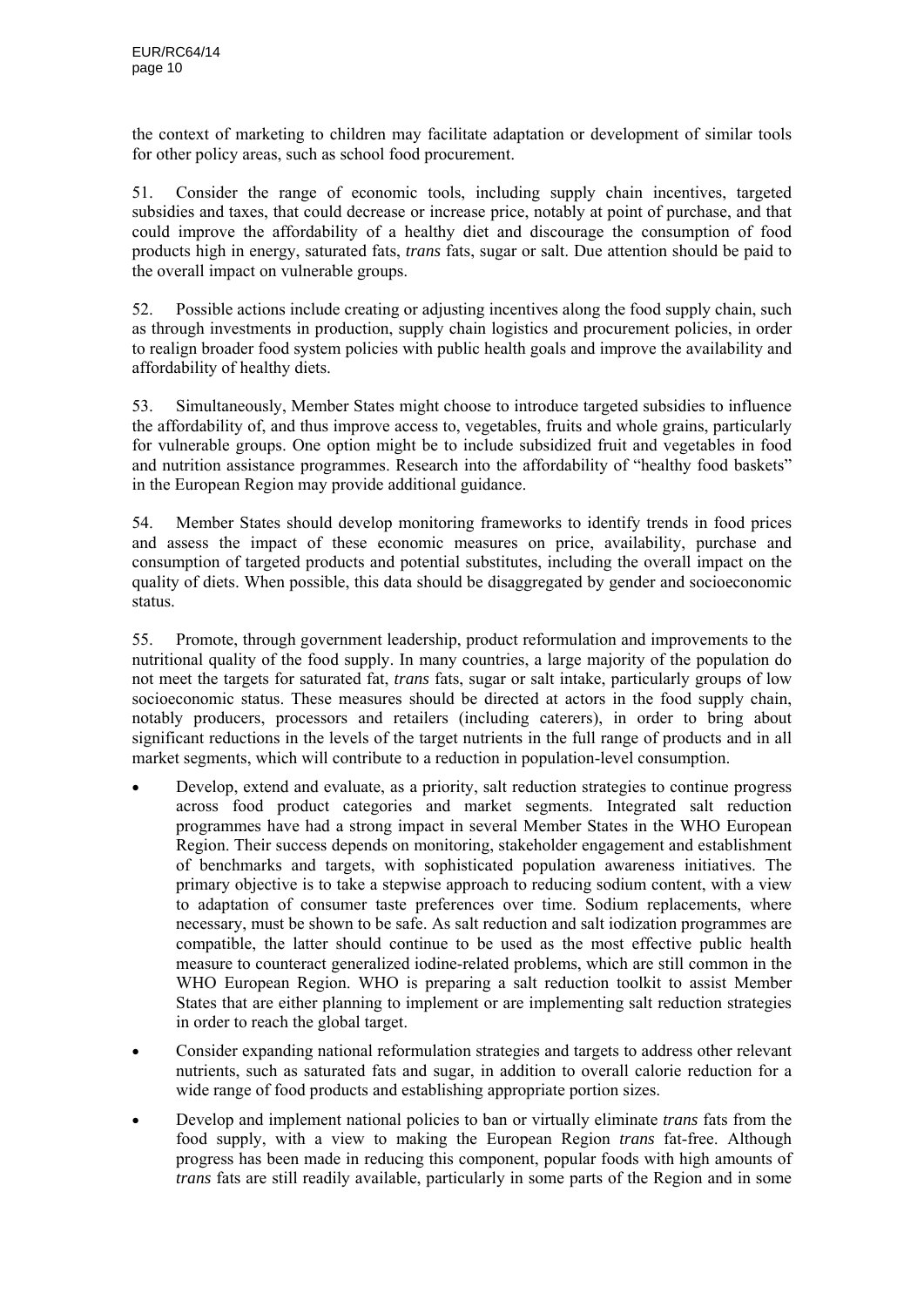market segments. A generalized ban would eliminate concern about potentially high intake by the most vulnerable groups but should be implemented in the context of improvements to the overall nutritional quality of food products, notably with no increase in saturated fats. WHO will support Member States to identify policy approaches appropriate to national contexts.

56. Increase consumer-friendly labelling by establishing easy-to-understand or interpretative front-of-package labels that help consumers to identify healthier options. Front-of-package labelling can facilitate consumer understanding of the nutritional content of many foods, especially complex processed foods, and might also have an effect on diets by encouraging food producers and retailers to reformulate their products. Easy-to-understand or interpretative frontof-package labelling can limit consumption of foods high in energy, saturated fats, *trans* fats, sugar or salt in the context of overall improvements to the nutritional quality of diets. WHO will provide guidance on possible approaches, including best practices from the Region for defining nutrition criteria.

57. Member States may also formulate policy measures directed at food retailers and caterers to explicitly address the availability, affordability and promotion of fruit and vegetables in these settings and simultaneously set rules for in-shop promotion of foods high in energy, saturated fats, *trans* fats, sugar or salt. Decisions made by retailers about location, product selection, prices and other in-shop promotions have significant implications for diets, affecting the accessibility of food, particularly in low-income areas.

58. Generalize schemes to promote healthy diets, particularly in schools and public institutions. Member States are encouraged to develop or expand school nutrition policies that set nutrition- and food-based criteria for foods that are available or provided, including restrictions that limit the availability of foods high in energy, saturated fat, *trans* fats, sugar or salt. Consideration should be given to developing such criteria for foods available in other public institutions.

59. School nutrition policies should also improve the accessibility of fruit and vegetables, such as in a subsidized fruit and vegetable scheme. Within this Action Plan, WHO and Member States consider the European Union School Fruit Scheme and other similar national schemes as examples of a broad partnership between the education, health and agriculture sectors for improving the availability and affordability of vegetables and fruits. We recommend its extension to more schools and encourage an increase in the amount or frequency of vegetables and fruits provided. The WHO Regional Office will continue to support Member States through, inter alia, the Schools for Health in Europe network.

#### *Objective 2 – Promote the gains of a healthy diet throughout the lifecourse, especially for the most vulnerable groups*

60. Increase measures to protect and promote breastfeeding, including through policies and standards, supported by education about the benefits of breastfeeding. The promotion of a healthy diet and nutrition before conception, during pregnancy and for infants and young children is critical to ensuring growth and development and also to prevent NCDs. In this context, Member States commit to implement comprehensive monitoring of the International Code of Marketing of Breast-milk Substitutes and the Baby-Friendly Hospital Initiative (or standards that are of equal or greater strictness) and to strengthen the capacity of health providers and services to support optimal child feeding through appropriate training, good maternity care practices and early childhood services to promote breastfeeding. Member States and WHO will also prepare guidance for nutrition during pregnancy, particularly in relation to nutritional status and weight gain.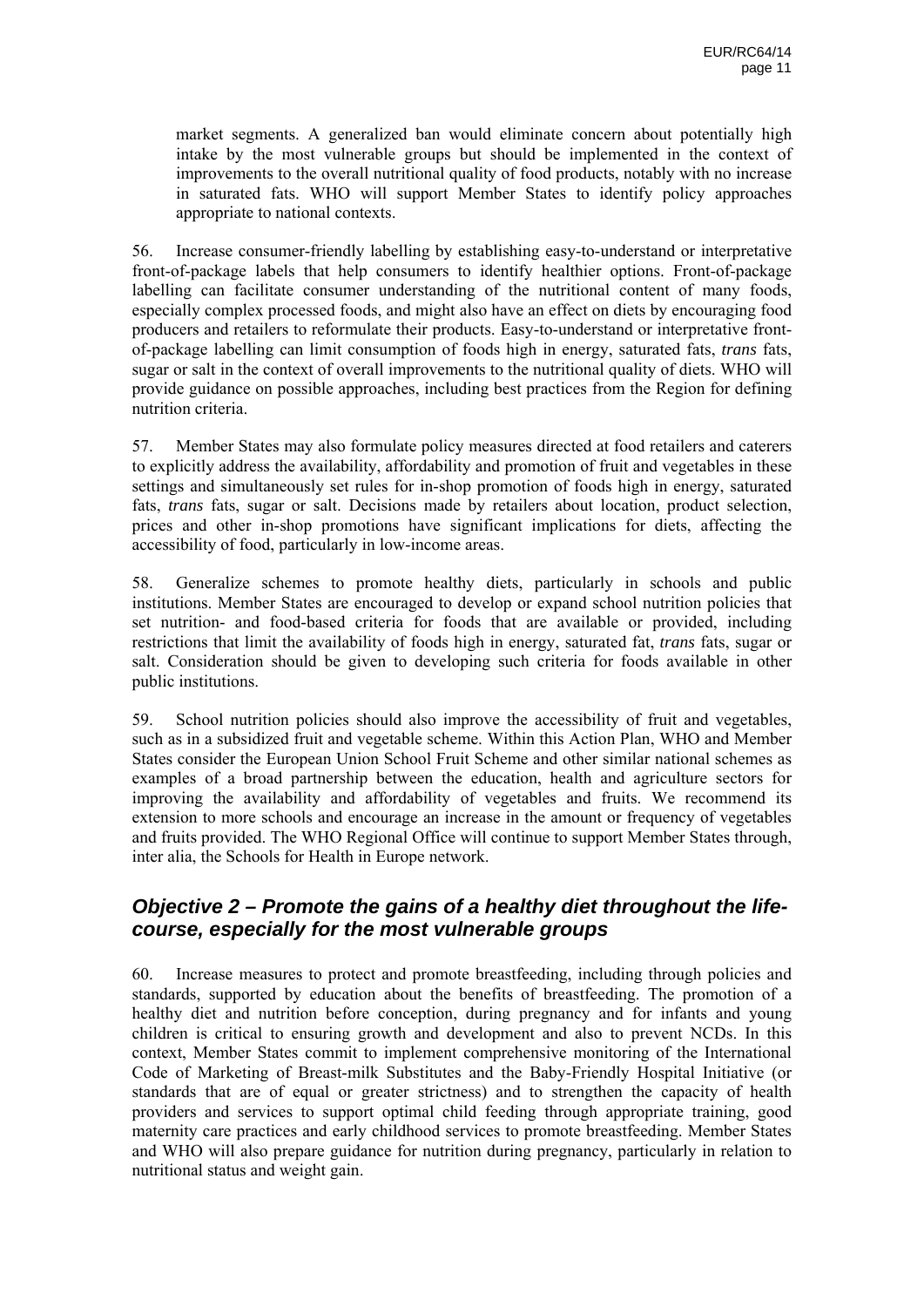61. Member States reaffirm the need to promote appropriate complementary feeding practices, notably by adopting national guidelines, in addition to monitoring and establishing standards for the marketing of complementary foods. Particular attention should be paid to the importance of appropriate complementary feeding in helping to establish healthy taste preferences.

62. Adopt comprehensive interventions and community-based initiatives to improve nutrition and prevent overweight and obesity among pre-school and school-aged children, in addition to including nutrition and cooking skills in school curricula. Scientific evidence has shown that the effectiveness of community- and school-based interventions in changing eating behaviour and preventing overweight and obesity depends on design; multicomponent behaviour change interventions are the most effective, especially when supported by changes to the school food environment. Consideration should be given to interventions and initiatives that focus on food and nutrition skills (for example, cooking and school gardens) as these not only improve knowledge, competence and attitudes, but may amplify the impact of other policies, such as nutrition labelling, and help to reduce inequalities. Member States should explore mechanisms to ensure longer-term sustainability and generalizability of interventions and initiatives. Opportunities to expand the reach of behaviour change communication through social media should also be considered.

63. Guarantee healthy ageing and maximize healthy life years by preventing all forms of malnutrition and frailty among older people, taking into account the importance of healthy nutrition throughout life, including among the active adult population. In order to achieve the ultimate goal of healthy, active ageing and to prevent disease, this Action Plan recognizes the need to take an intersectoral approach and build on existing WHO policy frameworks relevant to healthy and active ageing. Specific priorities within this Action Plan may include a commitment to expand surveillance of nutritional status among older groups and to consider the food and nutritional needs of older populations living in institutions and those living in the community.

64. Promote gender equality by taking into account the social, cultural and biological factors that influence nutritional health outcomes and, in so doing, improve programme efficiency, coverage and equity. The challenge of gender imbalance will be tackled by nutrition policies that include raising awareness and collecting and analysing gender-disaggregated data for nutrition policies. Member States are encouraged to consider ways to ensure that policies and interventions are of overall benefit to all population groups, including specific targeted interventions when necessary.

## *Objective 3 – Reinforce health systems to promote healthy diets*

65. Improve capacity and training for primary health care professionals, including guidance on appropriate nutrition counselling and weight monitoring and management. Member States will prioritize and coordinate their nutrition policies with primary health care or people-centred health care policies to meet the Health 2020 principles and priorities. Information, brief interventions and counselling about healthy diets and their influence on overall health and nutritional status will be included in care paths, with a particular focus on primary care and home care services.

66. Improve capacity and training for professionals in nutrition in order to secure a skilled public health workforce in addition to delivering high-quality nutrition services in health care settings. Member States, under WHO guidance, will provide public health and health care professionals with evidence-based information on nutrition in professional education systems and through best practice examples, guidance and guidelines.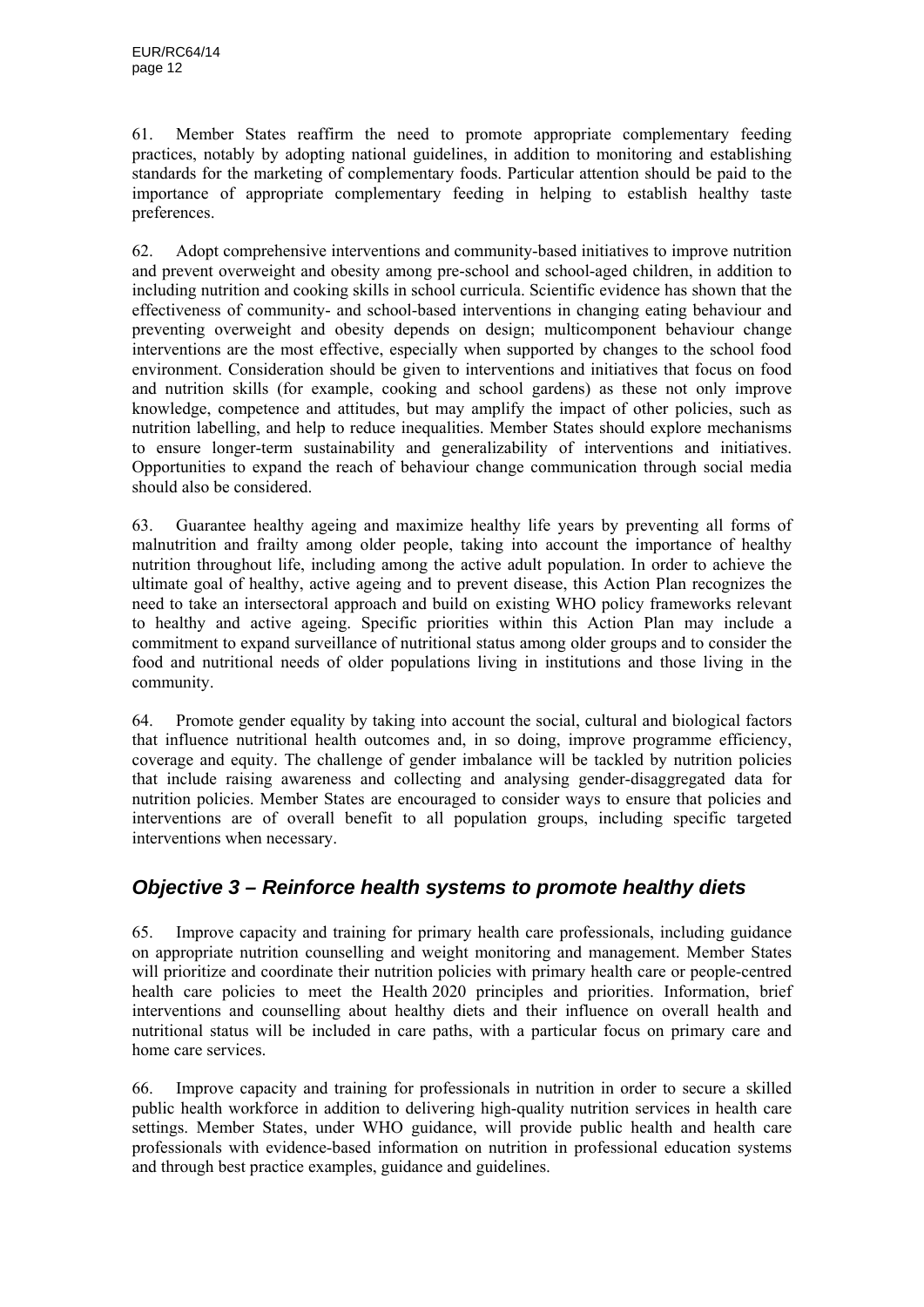## *Objective 4 – Support surveillance, monitoring, evaluation and research*

67. Further develop and integrate existing surveillance tools with valid, representative, comparable and (preferably) measured data for inferring trends. Identify through surveillance current inequalities in risk factors and health outcomes, with a view to better targeting interventions.<sup>7</sup> There should be a continued emphasis on data that can be disaggregated by gender and socioeconomic status. WHO will play a leading role in supporting Member States to ensure that data from surveillance are accompanied by accurate analyses, interpretation and evidence-based policy recommendations. In so doing, Member States and WHO should consider ways to engage with national experts, academic institutions and civil society.

68. Consolidate and enlarge the Childhood Obesity Surveillance Initiative, which is already the largest database of its kind containing comparable data, involving 25 countries in the Region and supported by the European Union. Simultaneously, with support from WHO, Member States should consider expanding the Health Behaviour in School-aged Children study to cover a broader range of age groups.

69. Develop and implement innovative nutrition surveillance to improve the quality of local monitoring of child growth and to monitor the availability and affordability of "healthy food baskets" and other environmental influences on dietary behaviour. Member States, with support from WHO, should also continue to strengthen and expand nationally representative diet and nutrition surveys and should, as a priority, establish national food composition databases.

70. Continue commitment to monitoring and evaluating nutrition interventions, programmes and policies to assess impact and effectiveness, including across different age groups and socioeconomic groups.

71. Where possible, common repositories, such as the WHO European Database on Nutrition, Obesity and Physical Activity created in collaboration with Member States and the European Union, should be promoted to provide comparable information. This database contains surveillance data and details of more than 300 national and subnational policies in the European Region.

## *Objective 5 – Strengthen governance, alliances and networks for a health-in-all-policies approach*

72. Governments will consistently and coherently implement the recommendations set out in Health 2020 to improve governance for health, including nutrition. At the same time, incentives should be aligned throughout the food system to ensure the availability and affordability of a healthy diet.

73. Support the development of formal mechanisms to promote cross-government cooperation, particularly for local action and, where appropriate, engage stakeholders such as civil society. Some of the most promising initiatives for preventing overweight and obesity are based on comprehensive integrated programmes implemented at local level. For example, Member States could encourage and support local actions, such as planning, establishment of food councils and community coalitions, and work with regional and local policy-makers in the

The state of the state of the state of the state of the state of the state of the state of the state of the state of the state of the state of the state of the state of the state of the state of the state of the state of t island regions than on the mainland, yet little research has been carried out to determine why this is the case.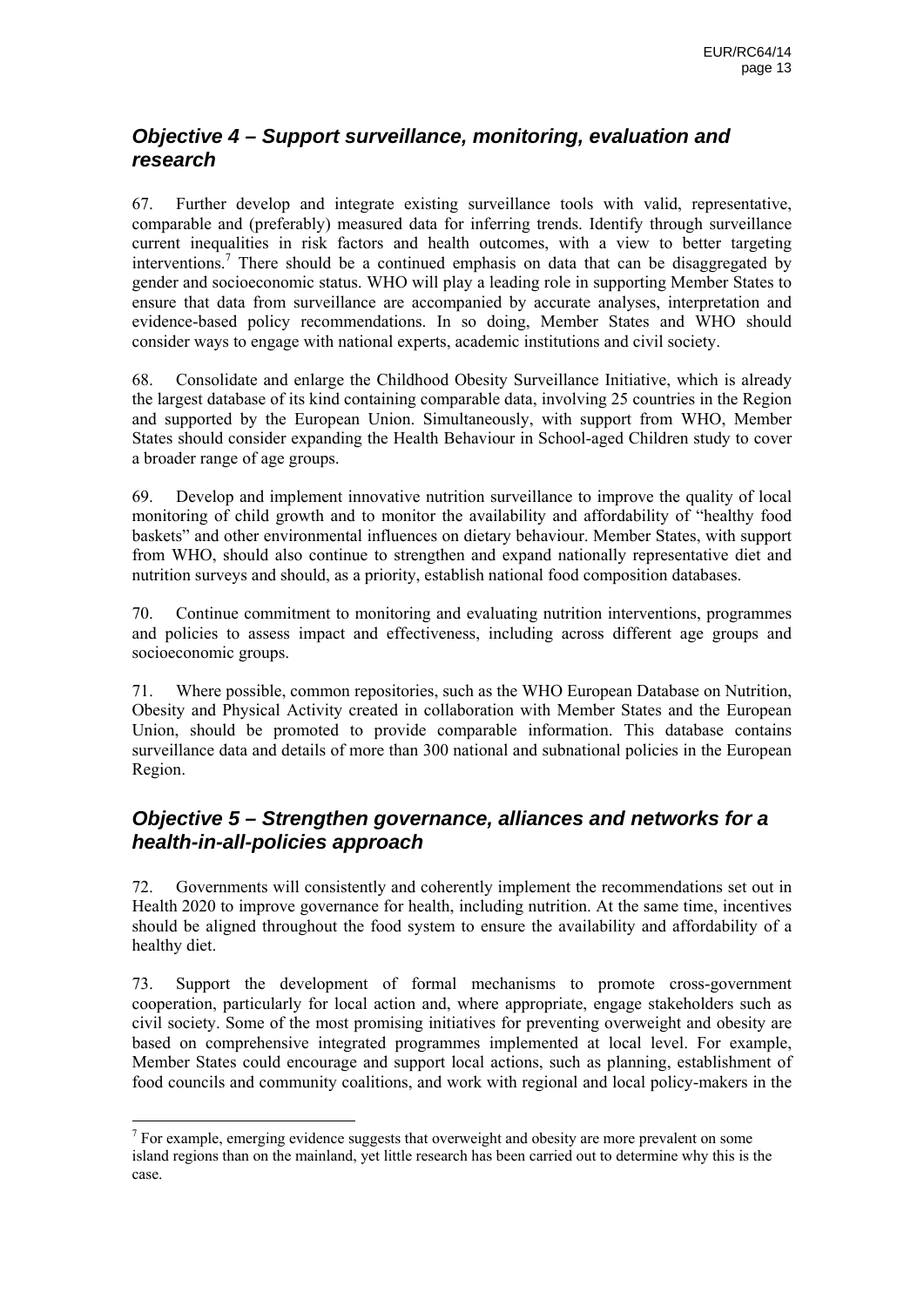agro-food sector to leverage the benefits of healthy diets, establish markets for smallholders and local farmers and develop urban food systems that meet the needs of the local population. Specific actions might include establishment of farm-to-school programmes, community gardens and kitchens. Member States could also support networks such as WHO Healthy Cities and Schools for Health in Europe network.

74. These measures must be sustainable and equitable and therefore require leadership, with training and improved competence for local policy-makers. They also require adequate surveillance and monitoring and sustained investment.

75. Multisectoral collaboration, communication and community participation should be promoted to raise awareness and create an enabling environment for wider policy action. Special consideration should be given to mechanisms to strengthen links between the agro-food, education, local government and health sectors.

76. Engage with the action networks of WHO Member States. WHO facilitates various action networks, such as the European Salt Action Network and the European Network on reducing marketing pressure on children, which consist of groups of countries committed to implementing specific activities. The networks are led by volunteer countries, and the Regional Office closely follows and supports their work. Action networks are important for sharing country experiences and exchanging policies among Member States.

# **Bibliography**

A framework for implementing the set of recommendations on the marketing of foods and nonalcoholic beverages to children. Geneva: World Health Organization; 2012.

Agostoni C, Braegger C, Decsi T, Kolacek S, Koletzko B, Michaelsen KF, et al. Breast-feeding: a commentary by the ESPGHAN Committee on Nutrition. J Pediatr Gastroenterol Nutr. 2009;49(1):112–125.

Alwan A, MacLean DR, Riley LM, d'Espaignet ET, Mathers CD, Stevens GA, et al. Monitoring and surveillance of chronic non-communicable diseases: progress and capacity in high-burden countries. Lancet. 2010;376(9755):1861–1868.

Andreyeva T, Long MW, Brownell KD. The impact of food prices on consumption: a systematic review of research on the price elasticity of demand for food. Am J Public Health. 2010;100(2):216–222.

Andreyeva T, Luedicke J, Henderson KE, Tripp AS. Grocery store beverage choices by participants in federal food assistance and nutrition programs. Am J Prev Med. 2012;43(4):411– 418.

Andreyeva T, Luedicke J. Federal food package revisions: effects on purchases of whole-grain products. Am J Prev Med. 2013;45(4):422–429.

Arvanitakis M, Beck A, Coppens P, De Man F, Elia M, Hébuterne X, et al. Nutrition in care homes and home care: how to implement adequate strategies (report of the Brussels Forum (22– 23 November 2007)). Clin Nutr. 2008;27(4):481–488.

Bartali B, Frongillo EA, Bandinelli S, Lauretani F, Semba RD, Fried LP, et al. Low nutrient intake is an essential component of frailty in older persons. J Gerontol A Biol Sci Med Sci. 2006;61(6):589–593.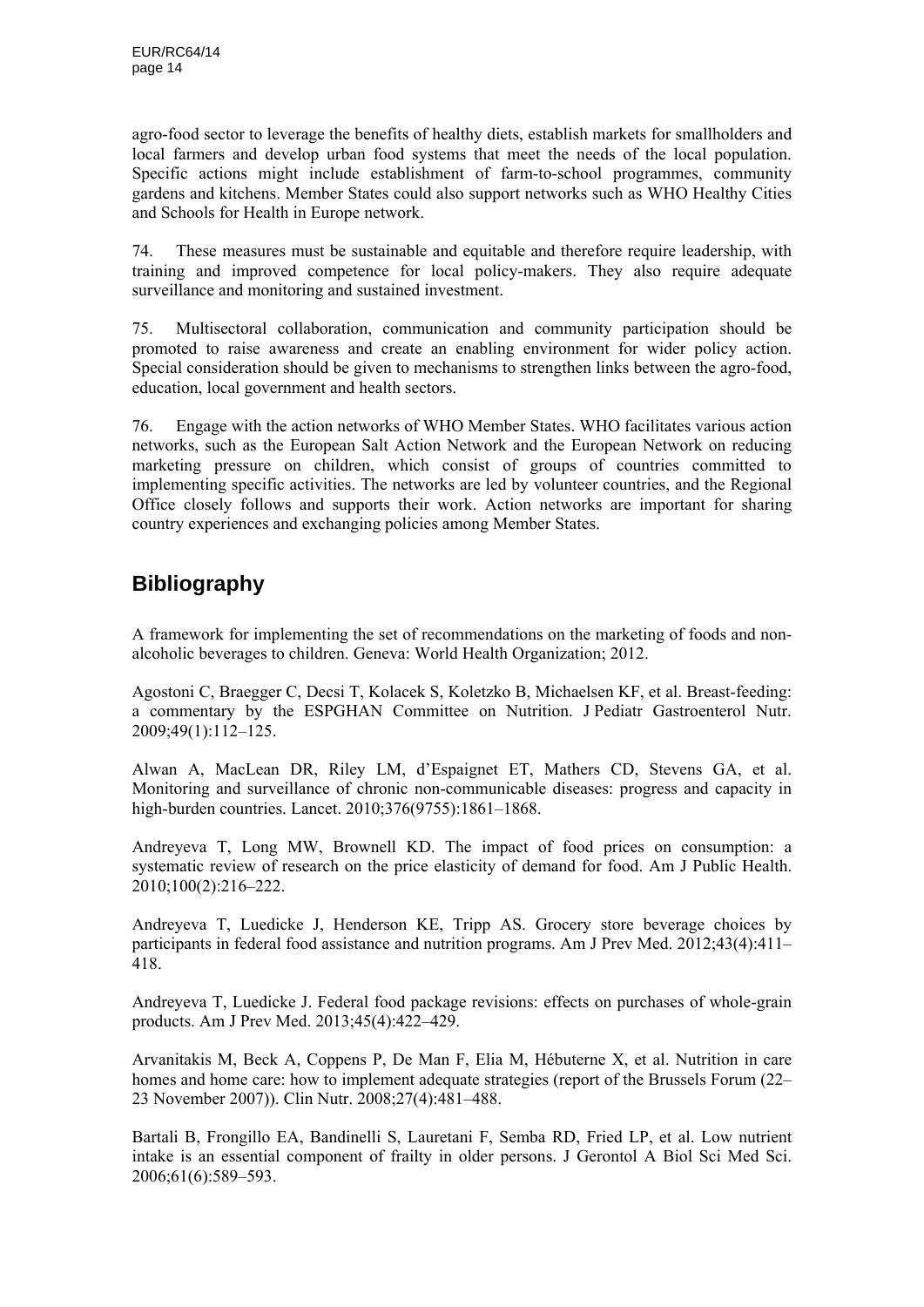Boyland EJ, Halford JC. Television advertising and branding: effects on eating behaviour and food preferences in children. Appetite. 2013;62:236–241.

Boyland EJ, Harrold JA, Dovey TM, Allison M, Dobson S, Jacobs MC, et al. Food choice and overconsumption: effect of a premium sports celebrity endorser. J Pediatr. 2013;163(2):339– 343.

Boyland EJ, Harrold JA, Kirkham TC, Corker C, Cuddy J, Evans D, et al. Food commercials increase preference for energy-dense foods, particularly in children who watch more television. Pediatrics. 2011;128(1):e93–e100.

Boyland EJ, Harrold JA, Kirkham TC, Halford JC. The extent of food advertising to children on UK television in 2008. Int J Pediatr Obes. 2011;6(5–6):455–461.

Branca F, Nikogosian H, Lobstein T, editors. The challenge of obesity in the WHO European Region and the strategies for response: summary. Copenhagen: WHO Regional Office for Europe; 2007.

Cairns G, Angus K, Hastings G, Caraher M. Systematic reviews of the evidence on the nature, extent and effects of food marketing to children: a retrospective summary. Appetite. 2013;62:209–215.

Cattaneo A, Monasta L, Stamatakis E, Lioret S, Castetbon K, Frenken F, et al. Overweight and obesity in infants and preschool children in the European Union: a review of existing data. Obes Rev. 2010;11(5):389–398.

Cecchini M, Sassi F, Lauer JA, Lee YY, Guajardo-Barron V, Chisholm D. Tackling of unhealthy diets, physical inactivity, and obesity: health effects and cost-effectiveness. Lancet. 2010;376(9754):1775–1784.

Comparative analysis of nutrition policies in the WHO European Region. Copenhagen: WHO Regional Office for Europe; 2006 (document EUR/06/5062700/BD/2).

Comprehensive implementation plan on maternal, infant and young child nutrition. Geneva: World Health Organization; 2014.

Connell P, Brucks M, Nielsen J. How childhood advertising exposure can create biased product evaluations that persist into adulthood. J Consum Res. 2014;41(1):119–134.

Core health indicators in the WHO European Region 2012. Copenhagen: WHO Regional Office for Europe; 2012.

Council Regulation (EC) No. 1234/2007 of 22 October 2007 establishing a common organisation of agricultural markets and on specific provisions for certain agricultural products (single CMO regulation). Off J Eur Union. 2007;L299:1–149.

Cowburn G, Stockley L. Consumer understanding and use of nutrition labelling: a systematic review. Public Health Nutr. 2005;8(1):21–28.

Cruz-Jentoft AJ, Franco A, Sommer P, Baeyens JP, Jankowska E, Maggi A, et al. Silver paper: the future of health promotion and preventive actions, basic research, and clinical aspects of age-related disease – a report of the European Summit on Age-Related Disease. Aging Clin Exp Res. 2009;21(6):376–385.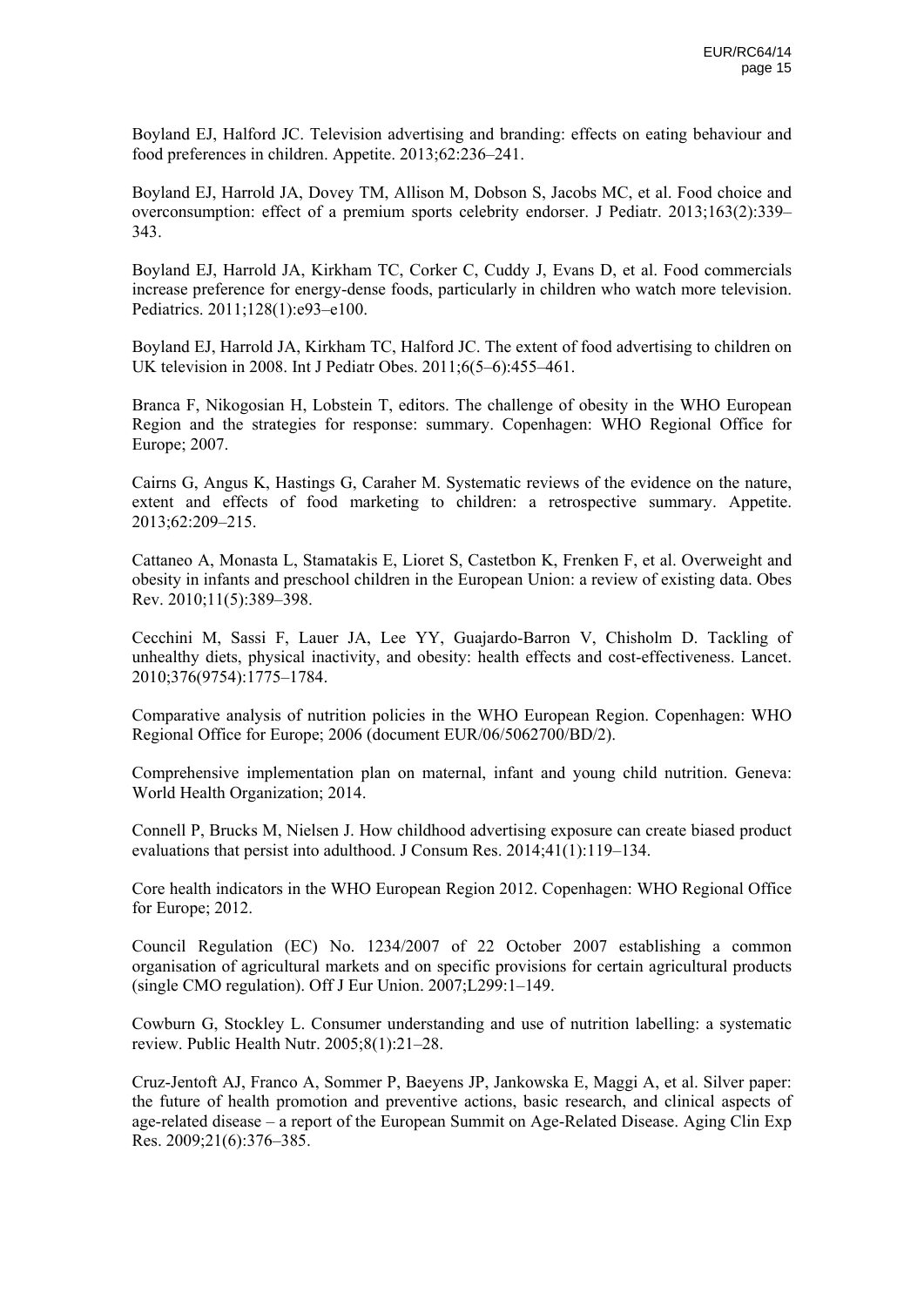Currie C, Zanotti C, Morgan A, Currie D, de Looze M, Roberts C, et al, editors. Social determinants of health and well-being among young people. Health behaviour in school-aged children (HBSC) study: international report from the 2009/2010 survey. Copenhagen: WHO Regional Office for Europe; 2012 (Health Policy for Children and Adolescents, No. 6).

Danish data on *trans* fatty acids in foods. Copenhagen: Ministry of Food, Agriculture and Fisheries of Denmark; 2014.

Day PL, Pearce J. Obesity-promoting food environments and the spatial clustering of food outlets around schools. Am J Prev Med. 2011;40(2):113–121.

de Schutter O. Report submitted by the Special Rapporteur on the right to food to the nineteenth session of the Human Rights Council. New York: United Nations; 2011.

Effertz T, Wilcke AC. Do television food commercials target children in Germany? Public Health Nutr. 2012;15(8):1466–1473.

Elmadfa I, editor. European nutrition and health report 2009. Basel: Karger AG; 2009 (Forum of Nutrition (vol.2)).

European charter on counteracting obesity. Copenhagen: WHO Regional Office for Europe; 2006 (document EUR/06/5062700/8). Adopted at the WHO European Ministerial Conference on Counteracting Obesity: diet and physical activity for health (Istanbul, Turkey, 15–17 November 2006).

EU Action Plan on Childhood Obesity 2014–2020 (Online). European Union (EU); 2014.

Evaluation of the European school fruit scheme: final report. Brussels: European Commission, Directorate-General for Agriculture and Rural Development; 2012.

Eyles H, Mhurchu CN, Nghiem N, Blakely T. Food pricing strategies, population diets, and non-communicable disease: a systematic review of simulation studies. PLOS Medicine. 2012;9(12):e1001353.

Fats and fatty acids in human nutrition: report of an expert consultation. Rome: Food and Agriculture Organization of the United Nations; 2010 (FAO Food and Nutrition Paper 91).

Fewtrell M, Wilson DC, Booth I, Lucas A. Six months of exclusive breast feeding: how good is the evidence? BMJ. 2011;342:c5955.

Follow-up to the WHO European Ministerial Conference on Counteracting Obesity and second European action plan for food and nutrition policy. Copenhagen: WHO Regional Office for Europe; 2007 (resolution EUR/RC57/R4).

Galbraith–Emami S, Lobstein T. The impact of initiatives to limit the advertising of food and beverage products to children: a systematic review. Obes Rev. 2013;14(12):960–974.

Galcheva SV, Iotova VM, Stratev VK. Television food advertising directed towards Bulgarian children. Arch Dis Child. 2008;93(10):857–861.

Giskes K, van Lenthe F, Avendano-Pabon M, Brug J. A systematic review of environmental factors and obesogenic dietary intakes among adults: are we getting closer to understanding obesogenic environments? Obes Rev. 2011;12(5):e95–e106.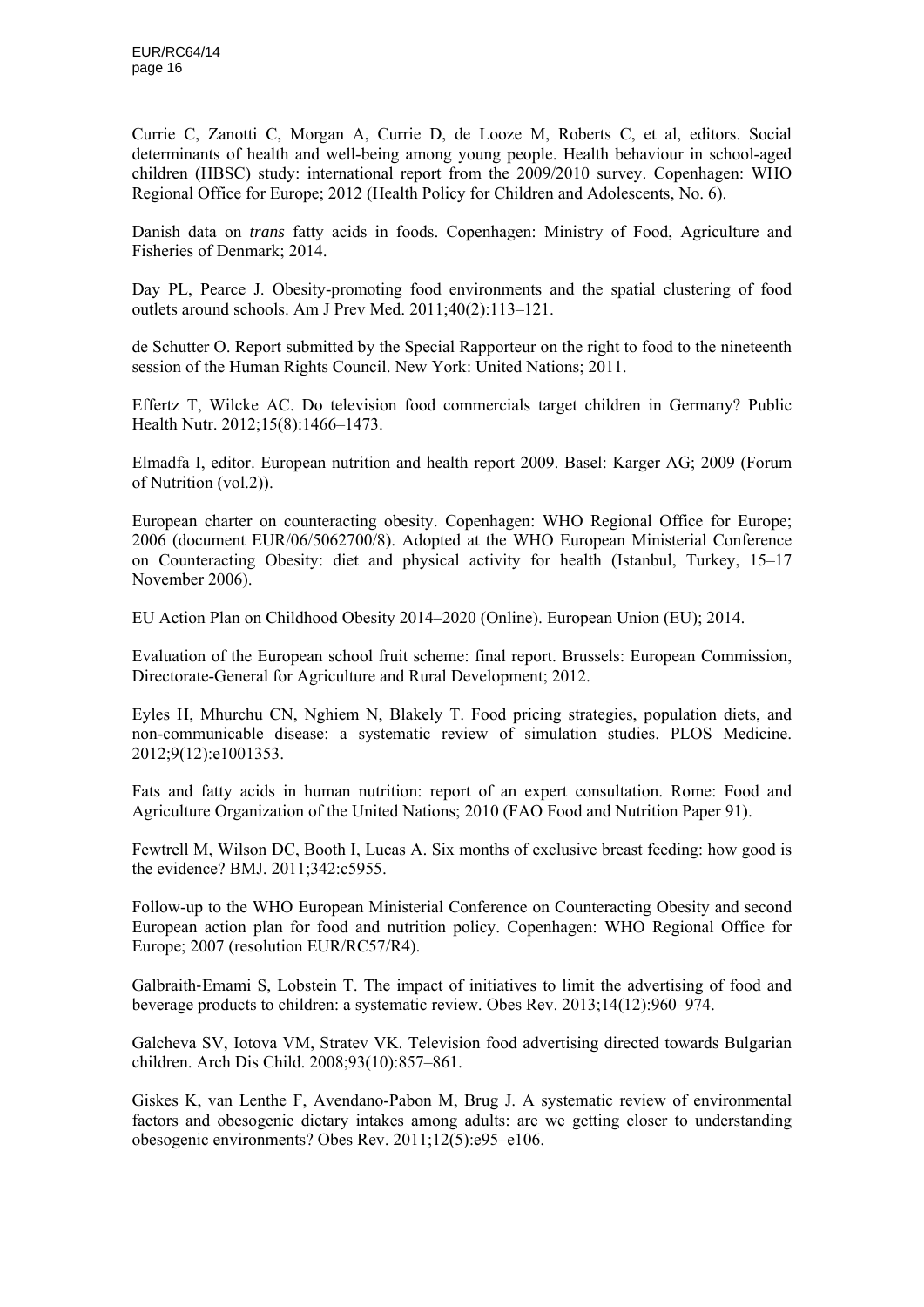Global action plan for the prevention and control of NCDs 2013–2020. Geneva: World Health Organization; 2013.

Global health risks: mortality and burden of disease attributable to selected major risks. Geneva: World Health Organization; 2009.

Global status report on noncommunicable diseases 2010. Geneva: World Health Organization; 2011.

Global strategy on diet, physical activity and health. Geneva: World Health Organization; 2004 (resolution WHA57.17).

Glossary on right to food. Rome: Food and Agriculture Organization of the United Nations; 2009.

Guideline: sodium intake for adults and children. Geneva: World Health Organization; 2012.

Gurina NA, Frolova EV, Degryse JM. A roadmap of aging in Russia: the prevalence of frailty in community-dwelling older adults in the St Petersburg district – the "Crystal" study. J Am Geriatr Soc. 2011;59(6):980–988.

Hawkes C. Food taxes: what type of evidence is available to inform policy development? Nutr Bull. 2012;37(1):51–56.

Health Behaviour in School-aged Children: World Health Organization collaborative crossnational study [website]. St Andrews: Child & Adolescent Health Research Unit, University of St Andrews (http://www.hbsc.org/).

Health 2020: a European policy framework supporting action across government and society for health and well-being. Copenhagen: WHO Regional Office for Europe; 2012 (document EUR/RC62/9).

Interim second report on social determinants of health and the health divide in the WHO European Region. Copenhagen: WHO Regional Office for Europe; 2011.

Inzitari M, Doets E, Bartali B, Benetou V, Di Bari M, Visser M, et al. Nutrition in the agerelated disablement process. J Nutr Health Aging 2011;15(8):599–604.

Johansson L, Sidenvall B, Malmberg B, Christensson L. Who will become malnourished? A prospective study of factors associated with malnutrition in older persons living at home. J Nutr Health Aging. 2009;13(10):855–861.

Joint WHO/FAO expert consultation on diet, nutrition and the prevention of chronic diseases. Geneva: World Health Organization; 2002.

Kaiser MJ, Bauer JM, Rämsch C, Uter W, Guigoz Y, Cederholm T, et al. Frequency of malnutrition in older adults: a multinational perspective using the mini nutritional assessment. J Am Geriatr Soc. 2010;58(9):1734–1738.

Kelly B, Halford JC, Boyland EJ, Chapman K, Bautista-Castaño I, Berg C, et al. Television food advertising to children: a global perspective. Am J Public Health. 2010;100(9):1730–1736.

Lee A, Mhurchu CN, Sacks G, Swinburn B, Snowdon W, Vandevijvere S, et al. Monitoring the price and affordability of foods and diets globally. Obes Rev. 2013;14(S1): 82–95.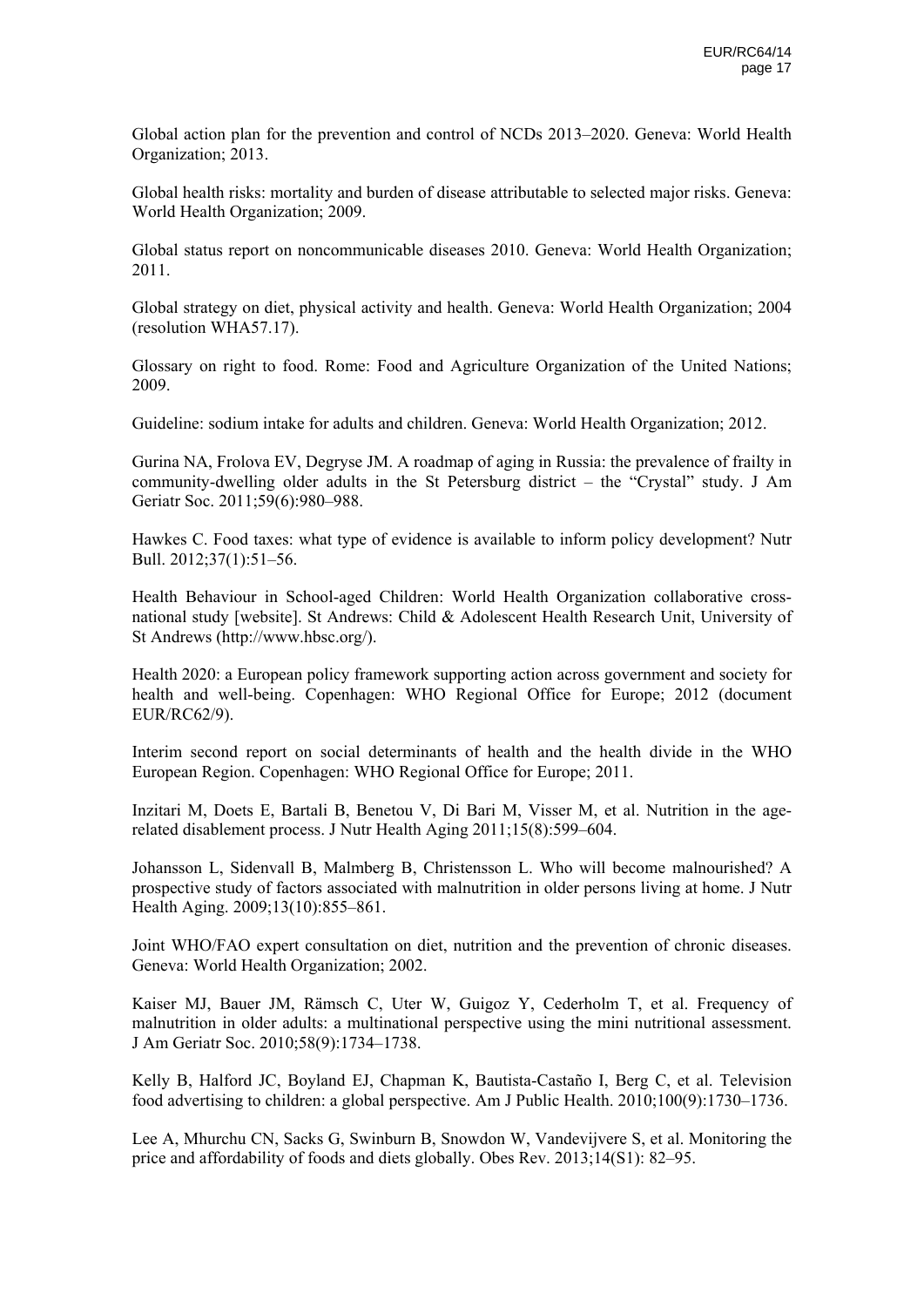Lobstein T. Research needs on food marketing to children: report of the StanMark project. Appetite. 2013;62:185–186.

Marmot M, Friel S, Bell R, Houweling TA, Taylor S. Closing the gap in a generation: health equity through action on the social determinants of health. Lancet. 2008;372(9650)1661–1669.

Moscow Declaration of the first global ministerial conference on healthy lifestyles and noncommunicable disease control. Geneva: World Health Organization, 2011.

Ni Mhurchu C, Vandevijvere S, Waterlander W, Thornton LE, Kelly B, Cameron AJ et al. Monitoring the availability of healthy and unhealthy foods and non‐alcoholic beverages in community and consumer retail food environments globally. Obes Rev. 2013;14(S1): 108–119

Parma declaration on environment and health. Copenhagen: WHO Regional Office for Europe; 2010 (EUR/55934/5.1)

Paul IM, Bartok CJ, Downs DS, Stifter CA, Ventura AK, Birch LL. Opportunities for the primary prevention of obesity during infancy. Adv Pediatr. 2009;56(1):107.

Political declaration of the high-level meeting of the General Assembly on the prevention and control of non-communicable diseases. New York: United Nations; 2011 (document A/66/L.1).

Pomerleau J, Knai C, Branca F, Robertson A, Rutter H, McKee M, et al. Review of the literature of obesity (and inequalities in obesity) in Europe and of its main determinants: nutrition and physical activity. In: Tackling the social and economic determinants of nutrition and physical activity for the prevention of obesity across Europe. London: EURO-PREVOB Consortium; 2008.

Prevention and control of noncommunicable diseases in the WHO European Region. Copenhagen: WHO Regional Office for Europe; 2006 (resolution EUR/RC56/R2).

Rees K, Hartley L, Flowers N, Clarke A, Hooper L, Thorogood M, et al. 'Mediterranean' dietary pattern for the primary prevention of cardiovascular disease. Cochrane Database Syst Rev. 2013;8:CD009825.

Rodriguez-Fernandez R, Siopa M, Simpson SJ, Amiya RM, Breda J, Cappuccio FP. Current salt reduction policies across gradients of inequality-adjusted human development in the WHO European region: minding the gaps. Public Health Nutr. 2013:1–11.

Roman Viñas B, Ribas Barba L, Ngo J, Gurinovic M, Novakovic R, Cavelaars A, et al. Projected prevalence of inadequate nutrient intakes in Europe. Ann Nutr Metab. 2011;59(2– 4):84–95.

Semba RD, Bartali B, Zhou J, Blaum C, Ko CW, Fried LP. Low serum micronutrient concentrations predict frailty among older women living in the community. J Gerontol A Biol Sci Med Sci. 2006;61(6):594–599.

Set of recommendations on the marketing of foods and non-alcoholic beverages to children. Geneva: World Health Organization; 2010.

Stender S, Astrup A, Dyerberg J. A trans European Union difference in the decline in *trans* fatty acids in popular foods: a market basket investigation. BMJ Open. 2012;2(5):e000859.

STEPwise approach to surveillance (STEPS). In: WHO Chronic diseases and health promotion [website]. Geneva: World Health Organization (http://www.who.int/chp/steps/en/).